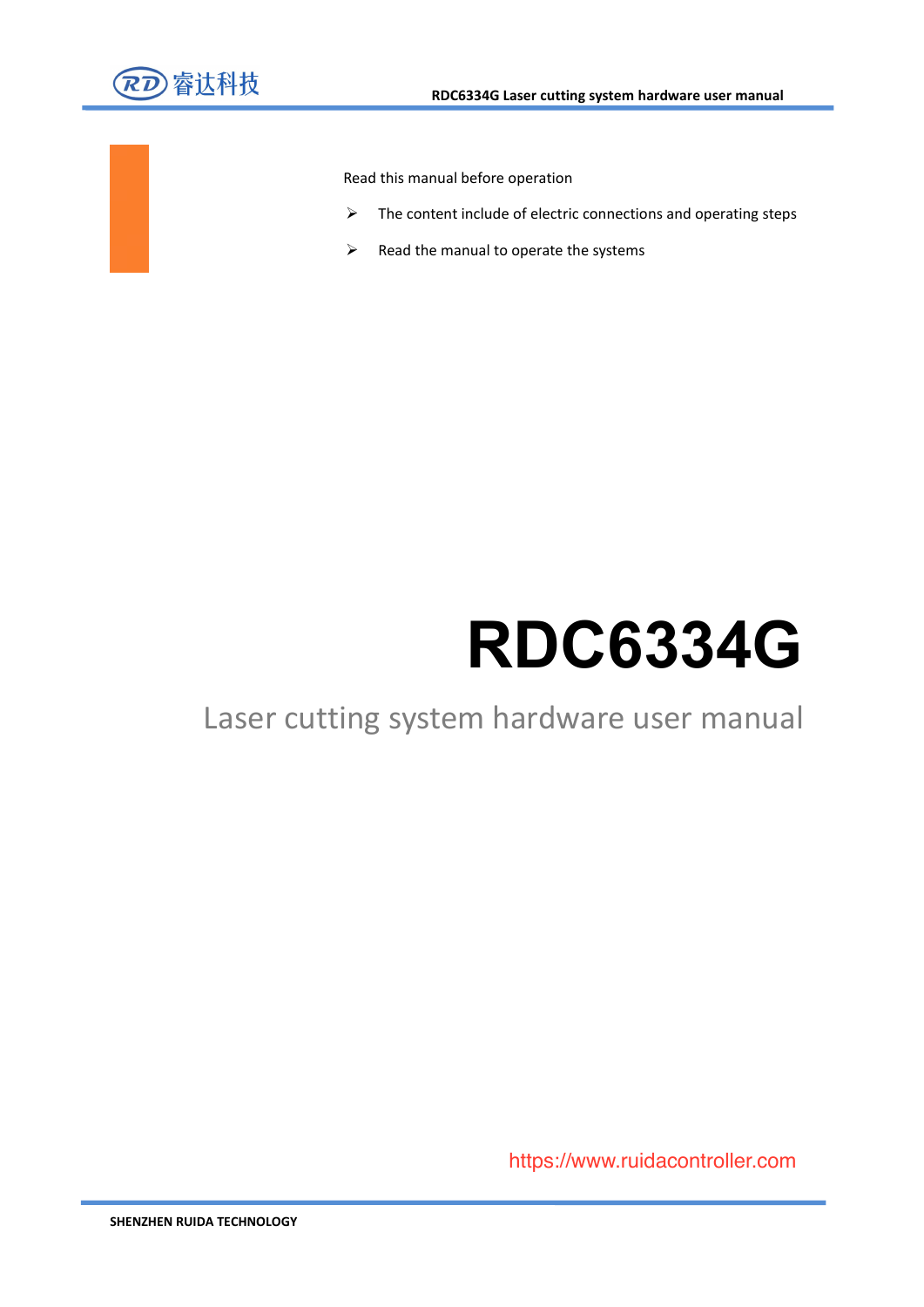

# **COPYRIGHT**

All rights reserved.You may not reproduce, transmit, store in a retrieval system or adapt thispublication, in any form or by any means, without the prior written permissionof RuiDa, except as allowed under applicable copyright laws. We have identifiedwords that we consider as trademarks. Neither the presence or absence oftrademark identifications affects the legal status of any trademarks.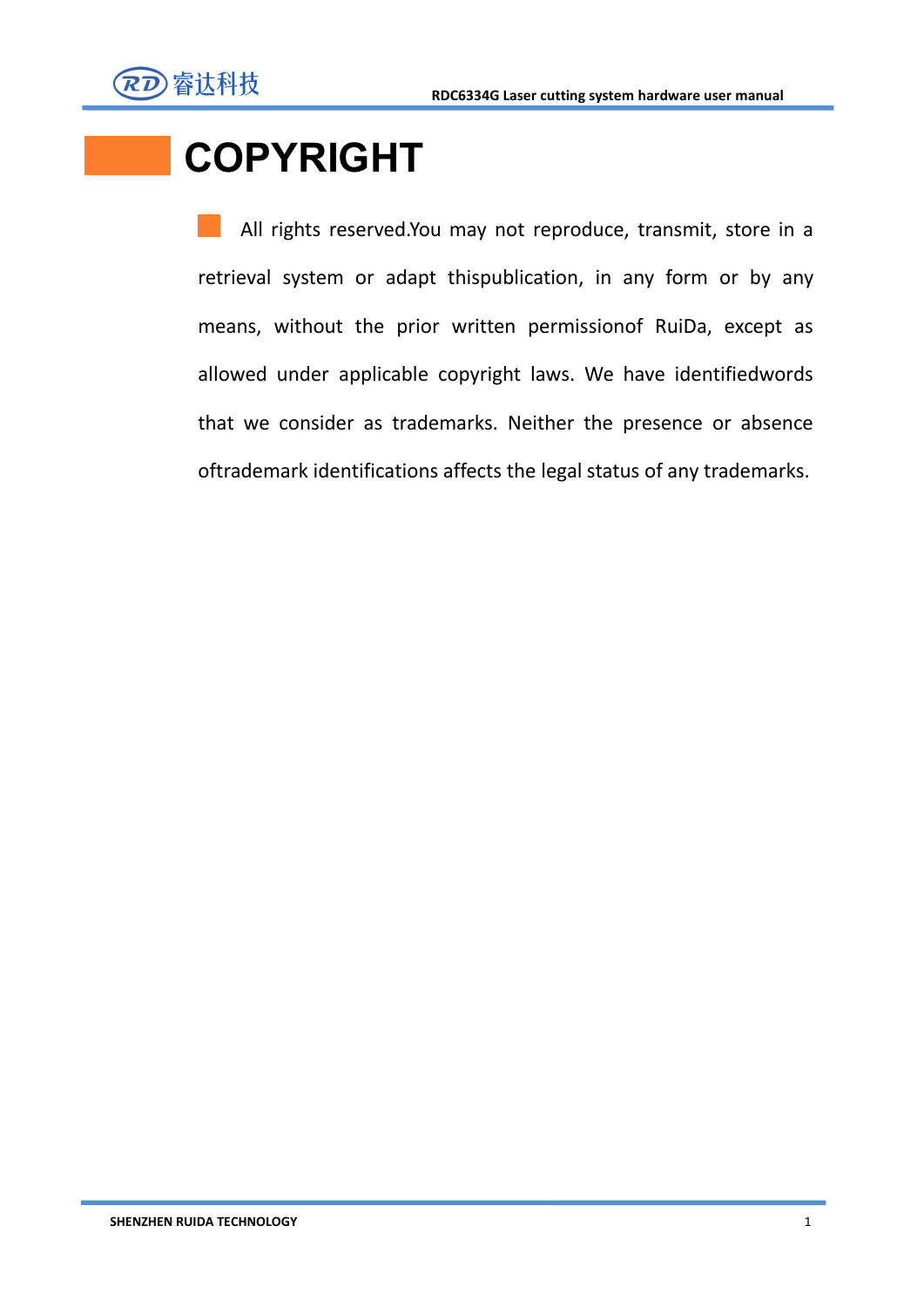



# **CERTIFICATION DECLARATION**

### **CE CE**

The product has been certified by the CE (Commutate European) safety certification. It has passed the corresponding conformity assessment procedure and the manufacturer's declaration of conformity, in accordance with the relevant EU directive.



This product has been certified by EU legislation (Restriction of Hazardous Substances) Safety certification; comply with relevant EU environmental regulations.



This product has been certified by the Federal Communications Commission for safety, Comply with us electronic safety regulations.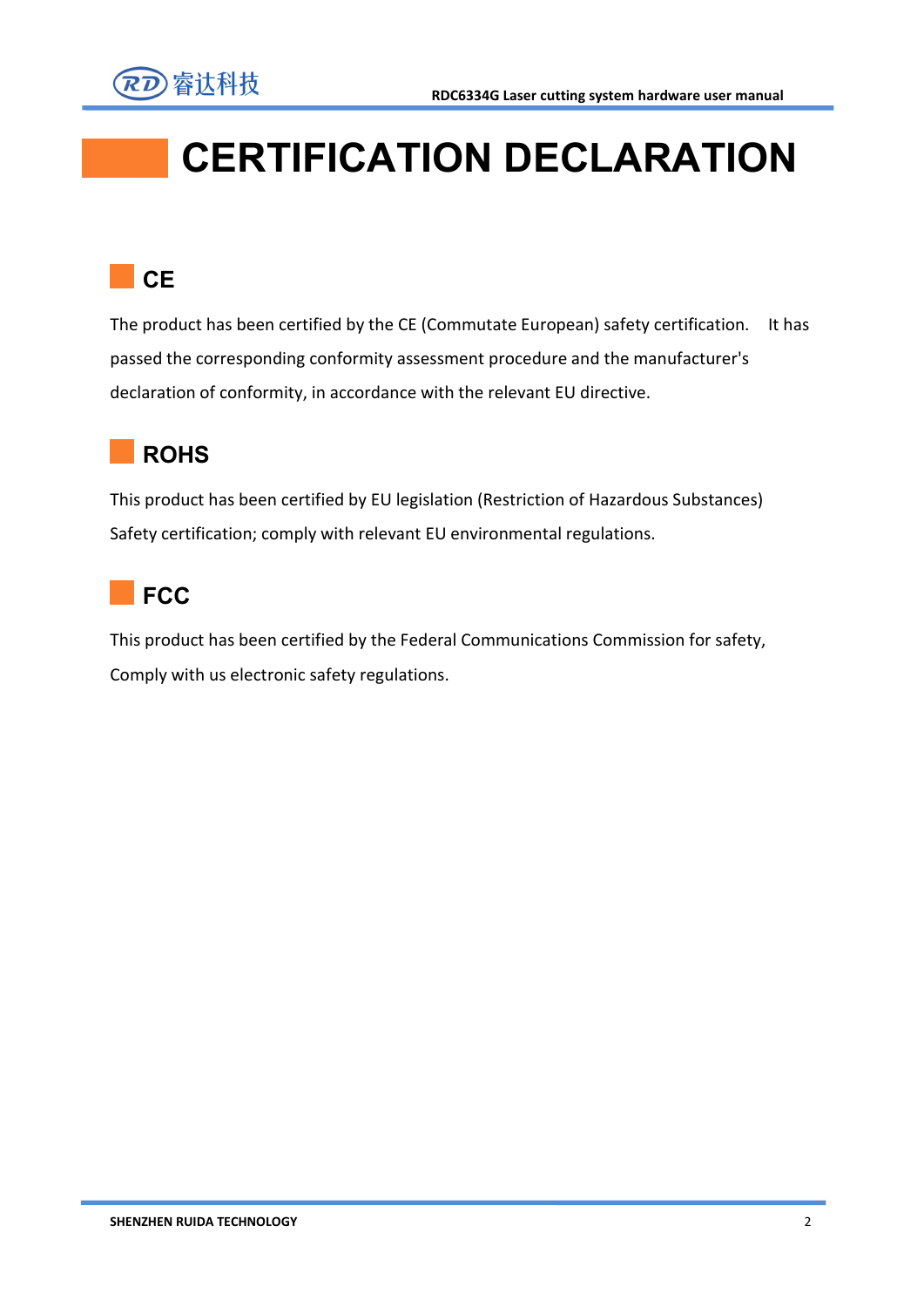

# **SAFETY INFORMATION**

When using this system, please make sure the operation is correct and the usage is safe. Some signs or text will be used to remind you to pay attention to the dangerous matters and some important information.



#### **Dangerous**:

Indicates a serious danger. In the process of use, if the operation is improper or the way of use is wrong, it may cause serious injury or even death to the user. Please do not operate it easily until you have made sure that the operation method is correct and the way of use is correct.



#### **Warning**:

Danger.n the process of use, if the operation is improper or the use is wrong, which may lead to the injury of the personnel, please do not operate the personnel and related personnel easily, until ensure the correct operation method and use method is correct before use.



#### **Cautious**:

Represents the potential risk of the product. In the process of use, if the use method is wrong or improper operation, it may cause damage to the product or some parts. Please do not use it until you have made sure that the operation method is correct and the usage is correct.



#### **Important**:

Represents important information to be paid attention to during the use of the product.Please do not ignore this information, this information will provide effective operational help.



This sign indicates laser radiation, which is usually posted on products with laser output. Please be careful with laser and pay attention to safety when using this kind of equipment.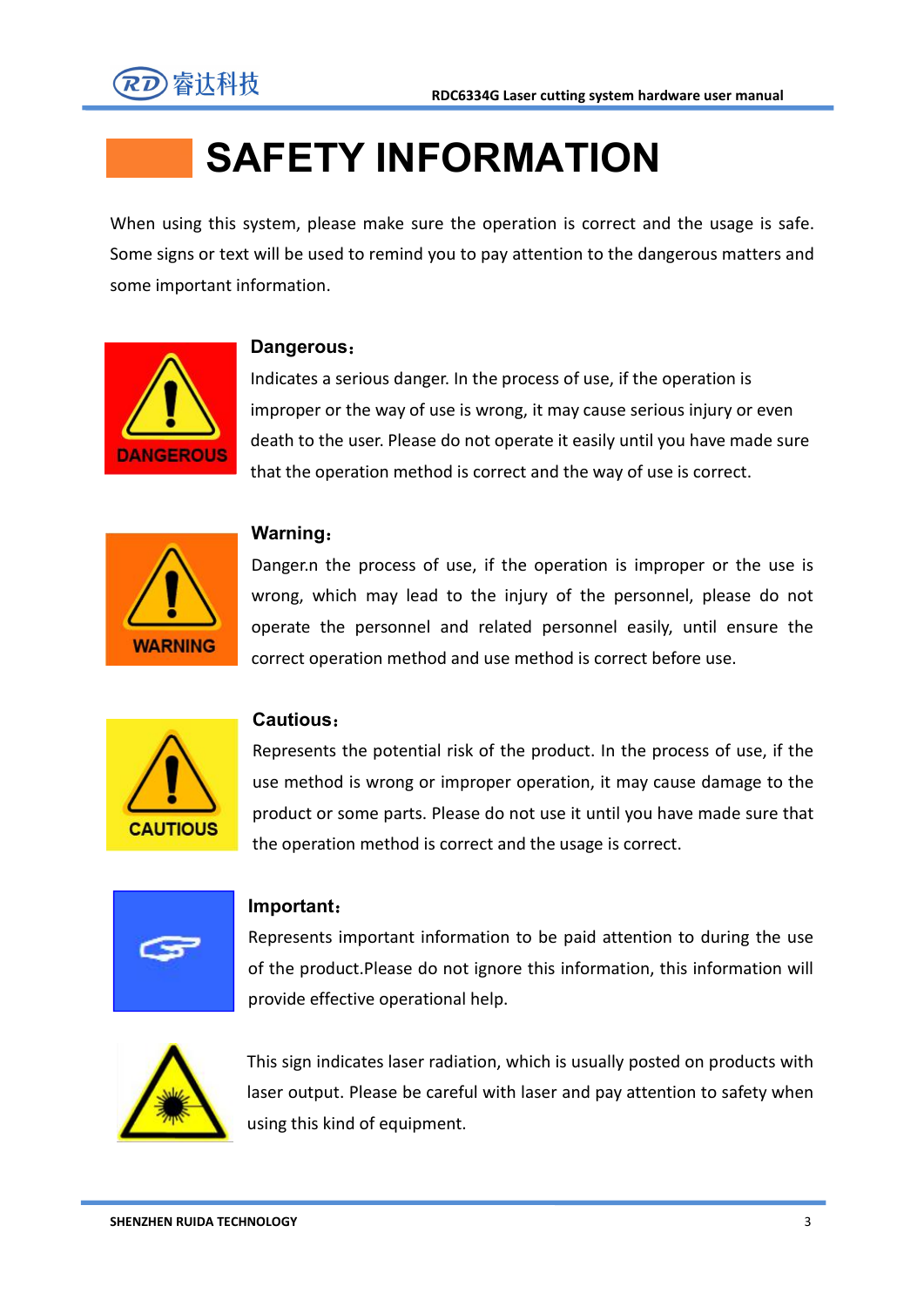

## **Sign in**、**Devanning**、**Examine cargo**

The product itself with plastic or metal shell, can protect the external electrical components from damage. The products are packed in foam bags and anti-static bags. If there is any external damage to the package, check the equipment and notify the carrier and carrier in writing of the damage.



#### **Inportant:**

After receiving the product, please check whether the outer package is intact, check whether the product is complete after unpacking and whether all parts are intact. If any damage is found, please contact ruida immediately.

Remove all cargo from package and keep packing material and wiring parts. Please take care of the safety of the goods when unpacking them.After taking out the goods, please check whether the parts are complete and intact. If any missing parts or damaged parts are found, please contact ruida technology immediately.Do not install or debug the equipment if any obvious damage is found.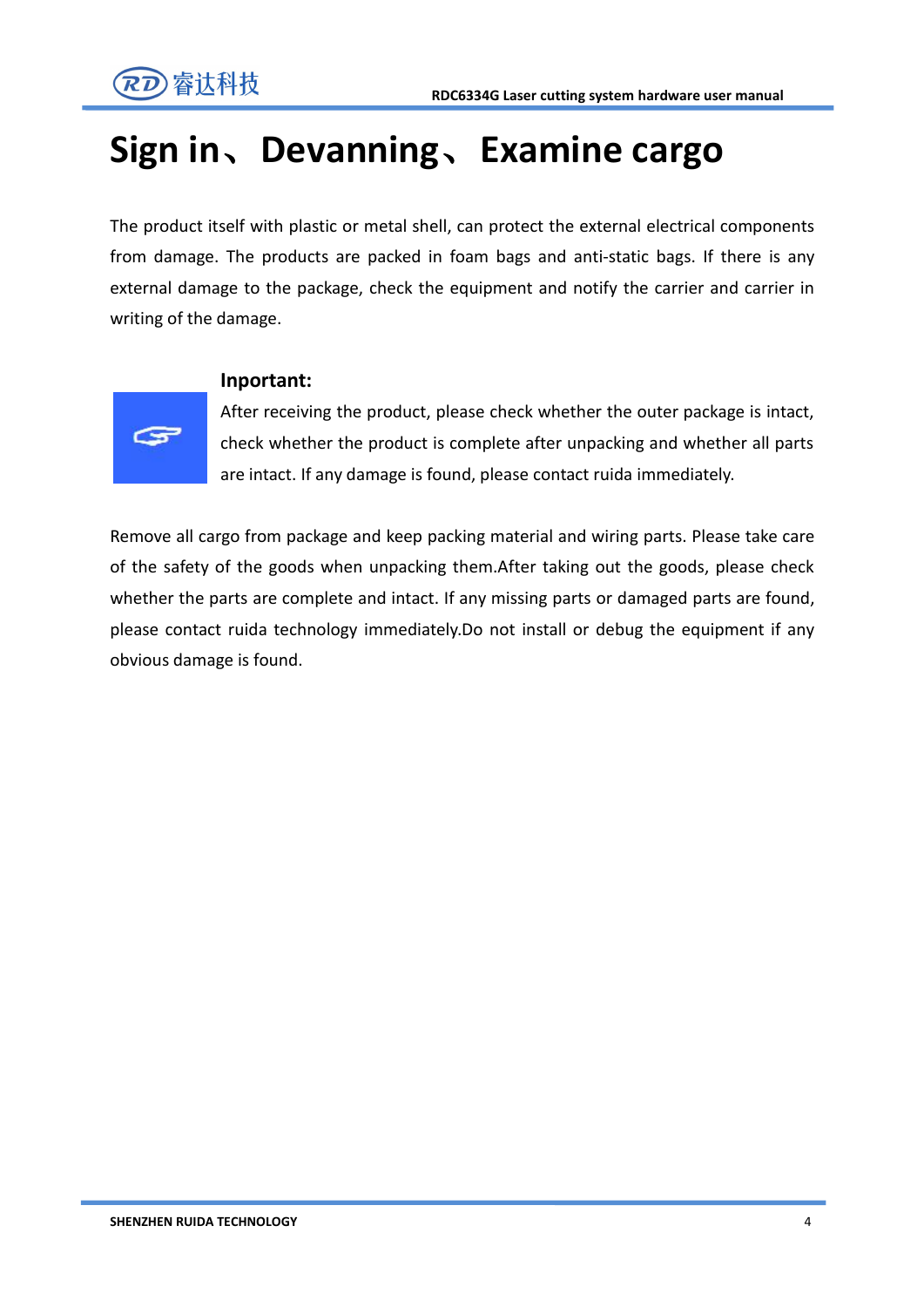

## <span id="page-5-0"></span>**Contents**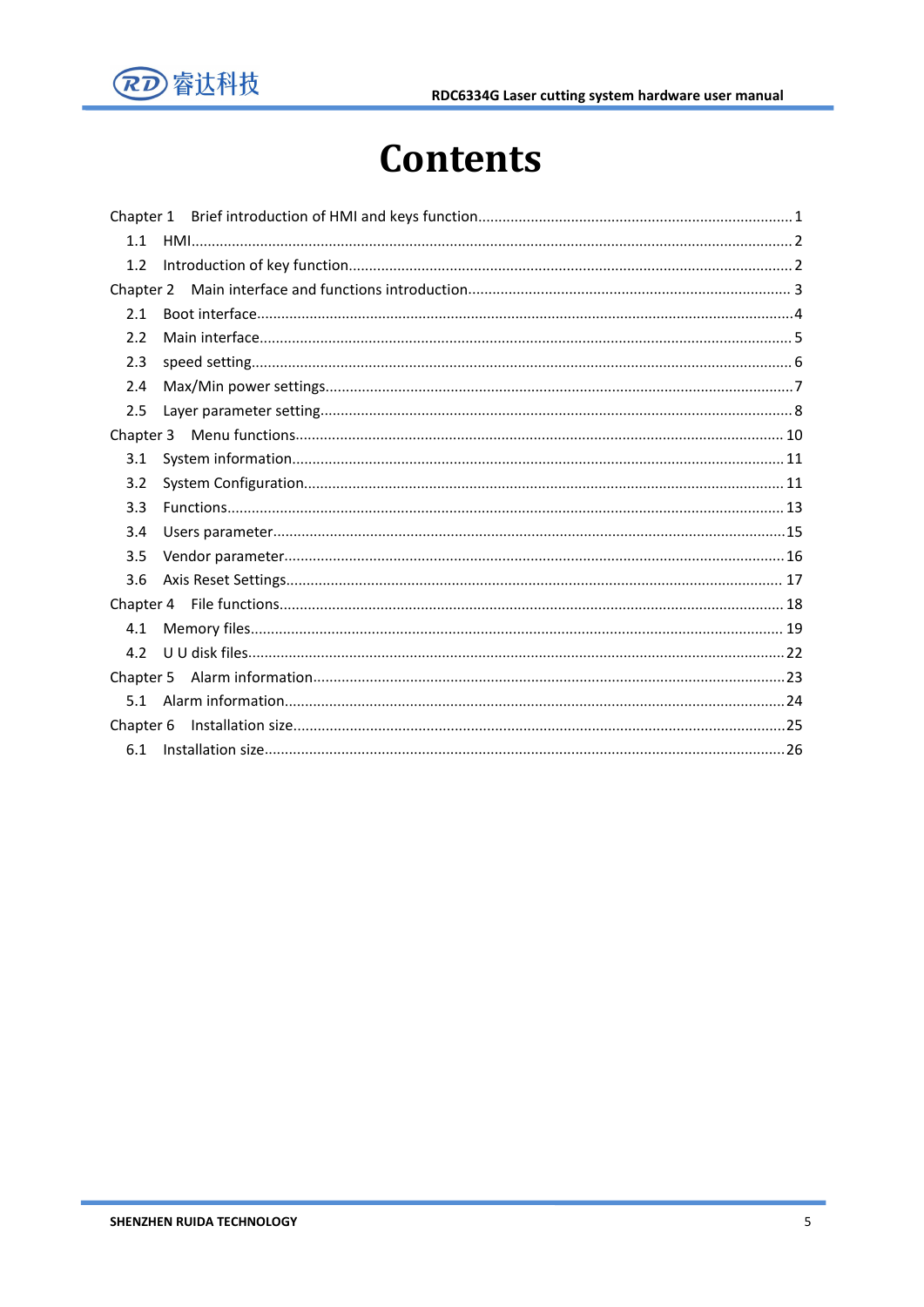# **Section 1 Brief introduction of HMI and keys function**

# **CONTENTS:**

<span id="page-6-0"></span>

**Introduction of key function**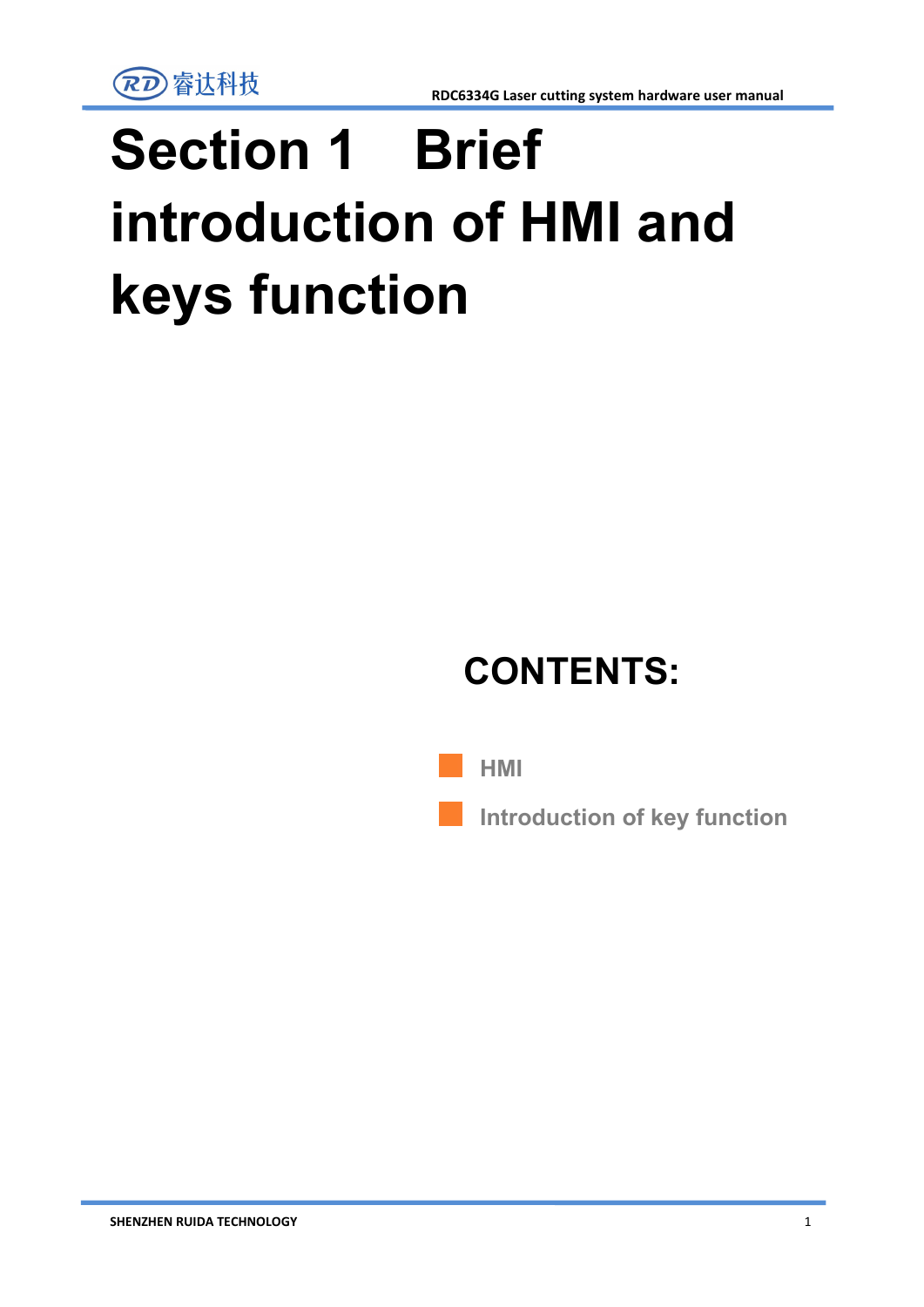

### **1.1 HMI**



Figure 1.1 HMI

### **1.2 Key function introduction**

- "Reset": Reset the motherboard
- "Origin": Set locating point
- "Laser": Laser on/off
- "Track": To track current processing file
- "File": memory document and U disk file management
- "Speed": Set the current processing speed value
- "Max power": Set the current maximum power value
- "Min power": Set the current minimum power value
- "Menu": System configuration, users' parameter setting, Vendor parameter setting, etc.
- "Stop": Stop working
- "Start": Start or pause
- "X+/-": x axis movement
- "Y+/-": Y axis movement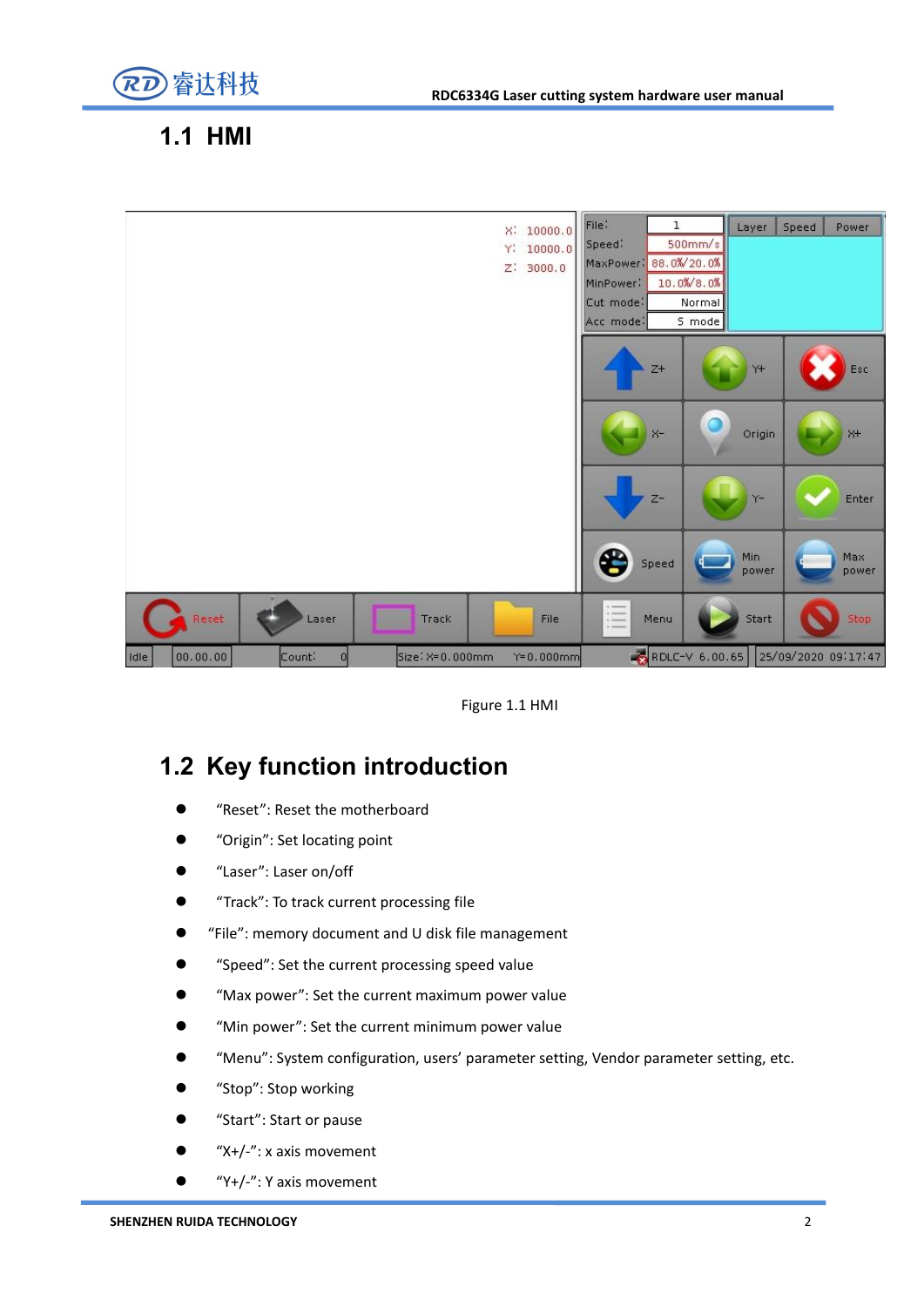

- "Esc": To stop working and cancelfile preview when suspend working
- **•** "Enter": To set layer parameter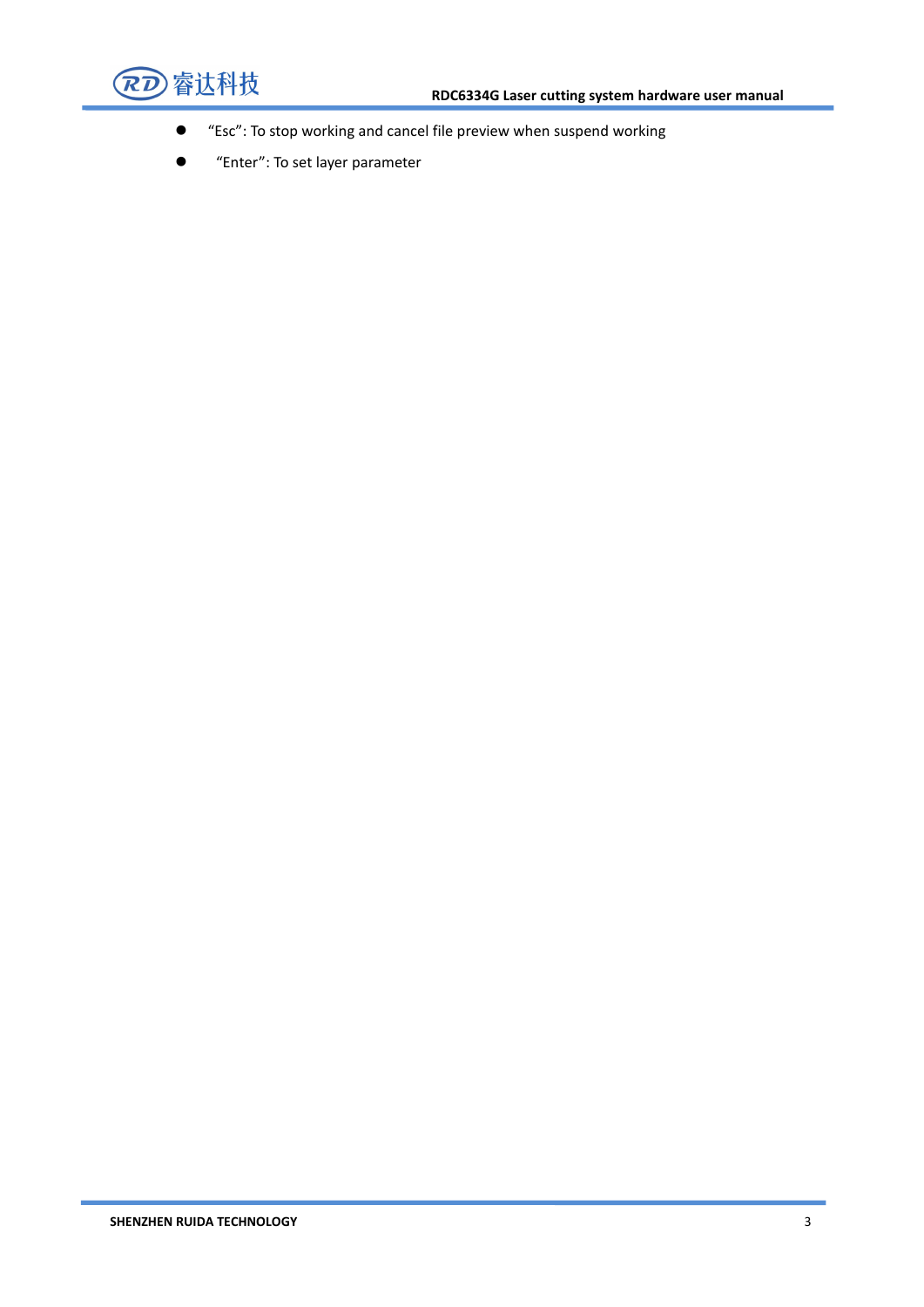

# **Section 2 Main interface and functions introduction**

## **CONTENTS:**

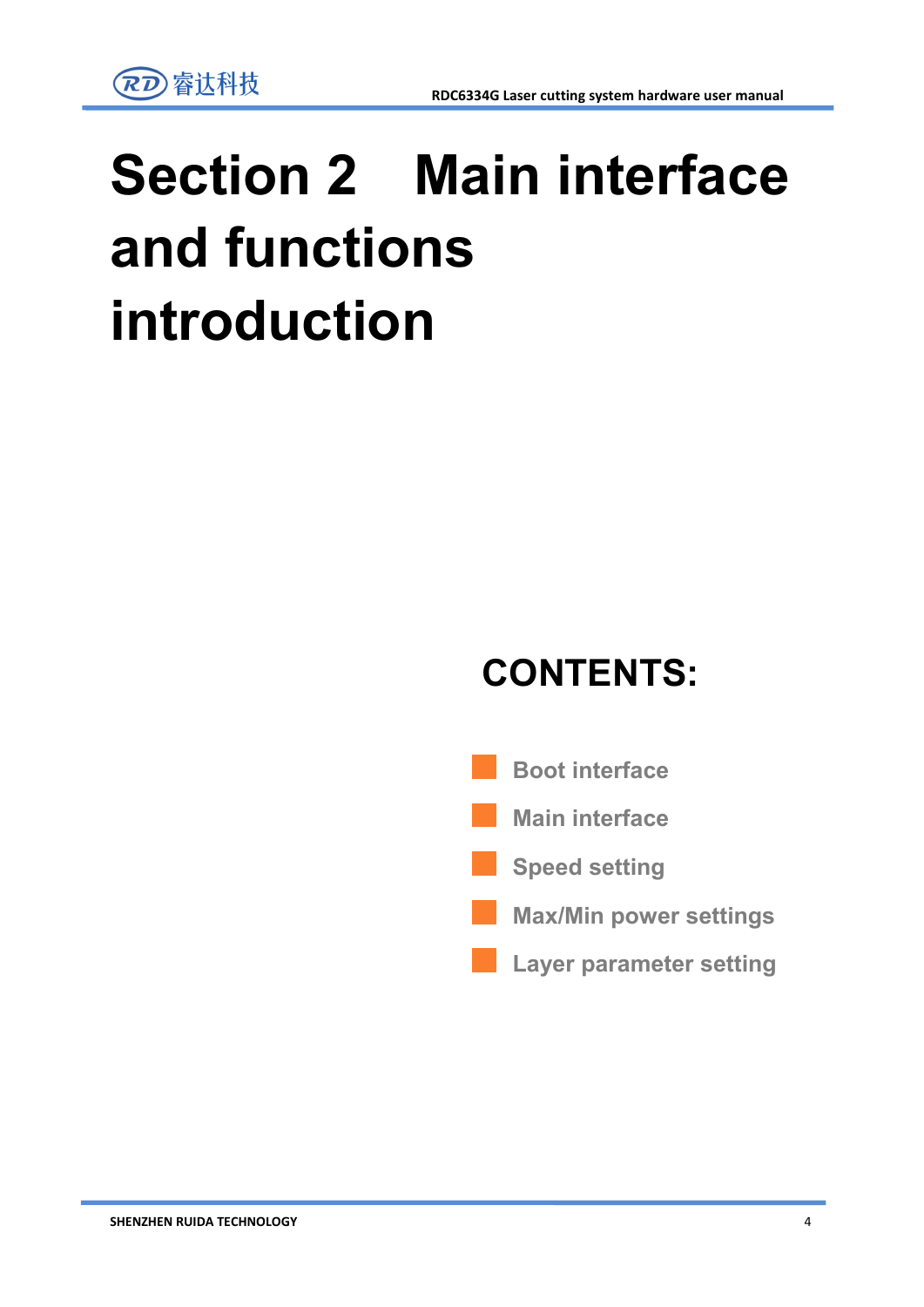

### **2.1 Boot interface**

Boot screen will display when system is resetting as shown below:



Figure 2.1 Boot screen

Boot screen could be modified by users, by importing defined picture via PC software and then download. It will be displayed when the system is switched on again after switch off.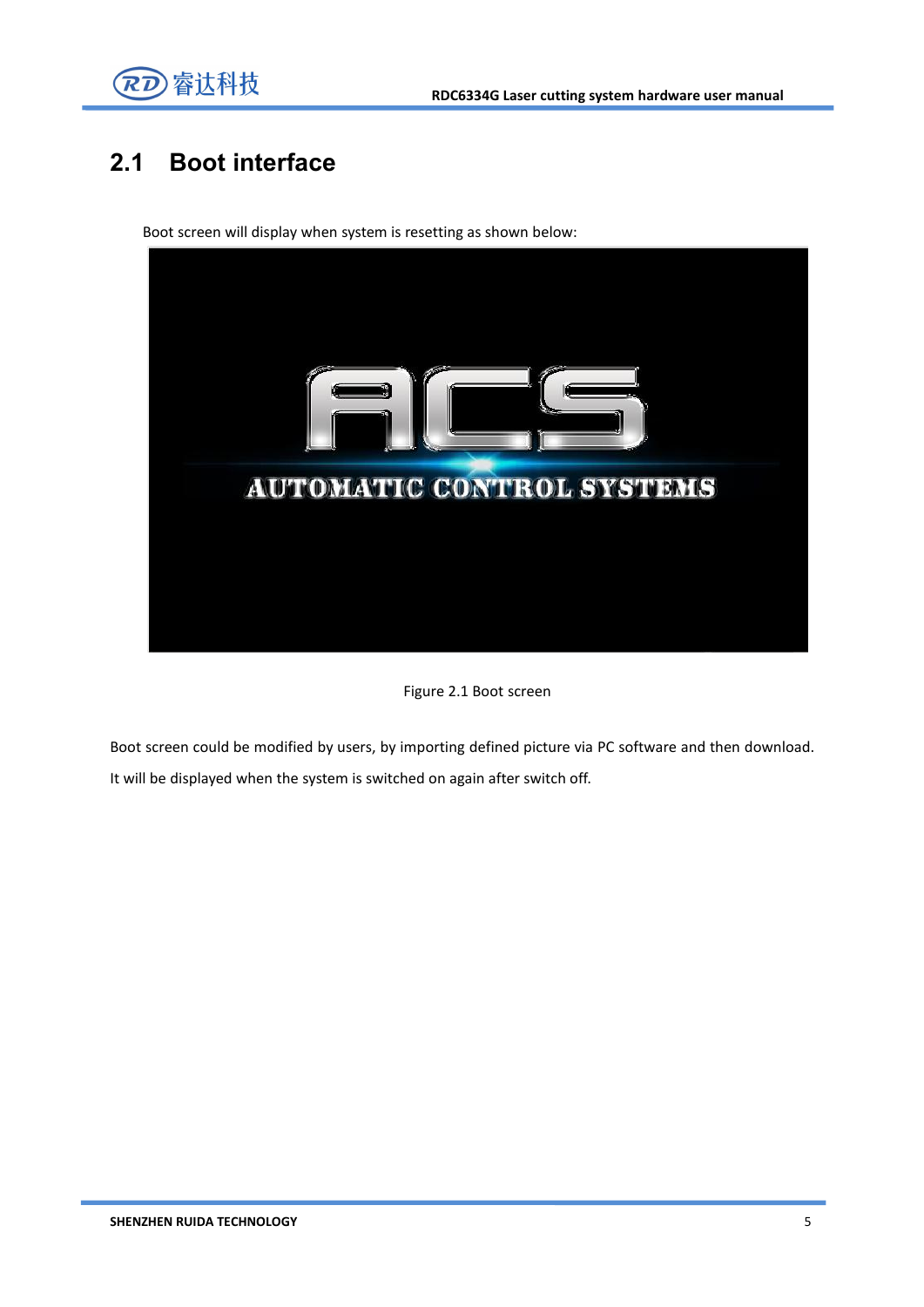

### **2.2 Main interface**

|                                        | X: 10000.0<br>Y,<br>10000.0<br>$Z$ : 3000.0 | File:<br>ı<br>$500$ mm/ $\frac{s}{s}$<br>Speed:<br>MaxPower: 88.0%/20.0%<br>10.0%/8.0%<br>MinPower:<br>Cut mode:<br>Normal<br>S mode<br>Acc mode: | Speed<br>Power<br>Layer                                                |
|----------------------------------------|---------------------------------------------|---------------------------------------------------------------------------------------------------------------------------------------------------|------------------------------------------------------------------------|
|                                        |                                             | $Z+$<br>$\bullet$<br>$x-$                                                                                                                         | $Y+$<br>Esc<br>Origin<br>$X+$                                          |
|                                        |                                             | $Z-$                                                                                                                                              | Enter<br>$Y-$                                                          |
| Reset<br>Laser                         | Track<br>File                               | æ<br>Speed<br>這<br>Menu                                                                                                                           | Min.<br>Max<br>power<br>power<br><b>Samuel Script</b><br>Stop<br>Start |
| Idle<br>00.00.00<br>Count:<br>$\Omega$ | Size: X=0.000mm<br>$Y = 0.000$ mm           | RDLC-V 6.00.65                                                                                                                                    | 25/09/2020 09:17:47                                                    |

Main interface will display when system reset is complete as shown below:

Coordinates display area: The laser head coordinates display in this area during file processing or manual operation.

Graphics display area: This area is used for file preview and processing to trace the movement of the laser tube.

Working status area: To display the current working status of the system, which are system idle, system pause, system completed, system running.

Network connection status: To display the network status of the mainboard. When the network communication is used and connected, there will be a network connected icon in this area; otherwise it is a disconnected icon.

Layer parameter setting: When layer information displays in the main interface, click the layer parameter list with your finger or mouse. If there are multiple layers, you can press and hold the middle of the list and drag down with your finger. At this time, the layer list will scroll down correspondingly and when a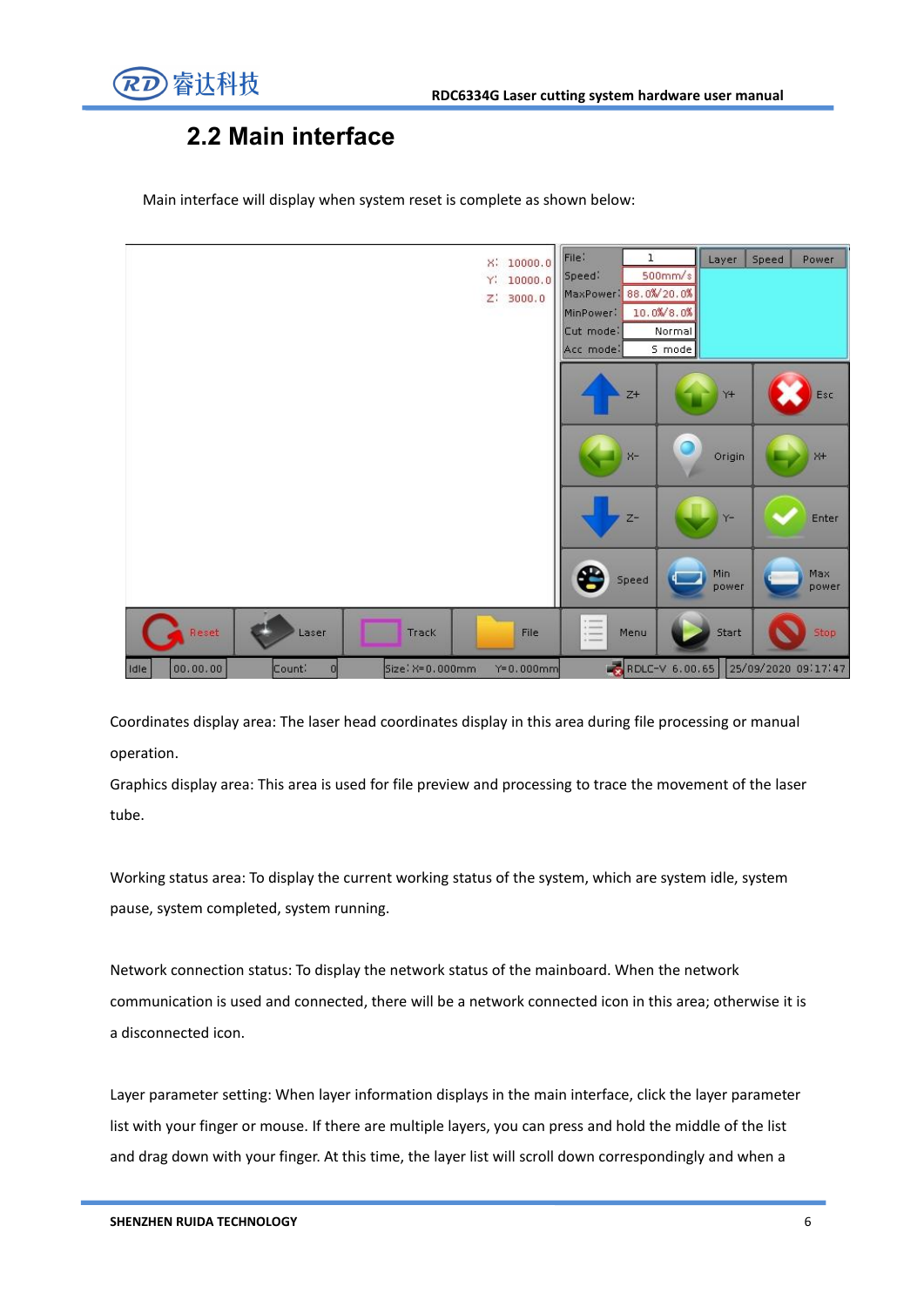

layer is in the highlighted state, press "Enter" to access layer parameter modification interface.

In the state of system idle, users can perform file processing, parameter setting, file preview and other operations.

### **2.3 Speed setting**

<span id="page-12-0"></span>Press "Speed" button in the main interface, a dialog box will pop up as following:

| Speed: |    | 500 | Ŧ<br>$\boldsymbol{\times}$<br>mm/s |
|--------|----|-----|------------------------------------|
|        | OK |     | Exit                               |



Click parameter region with your finger or mouse and an input keyboard will pop up afterwards, as shown below: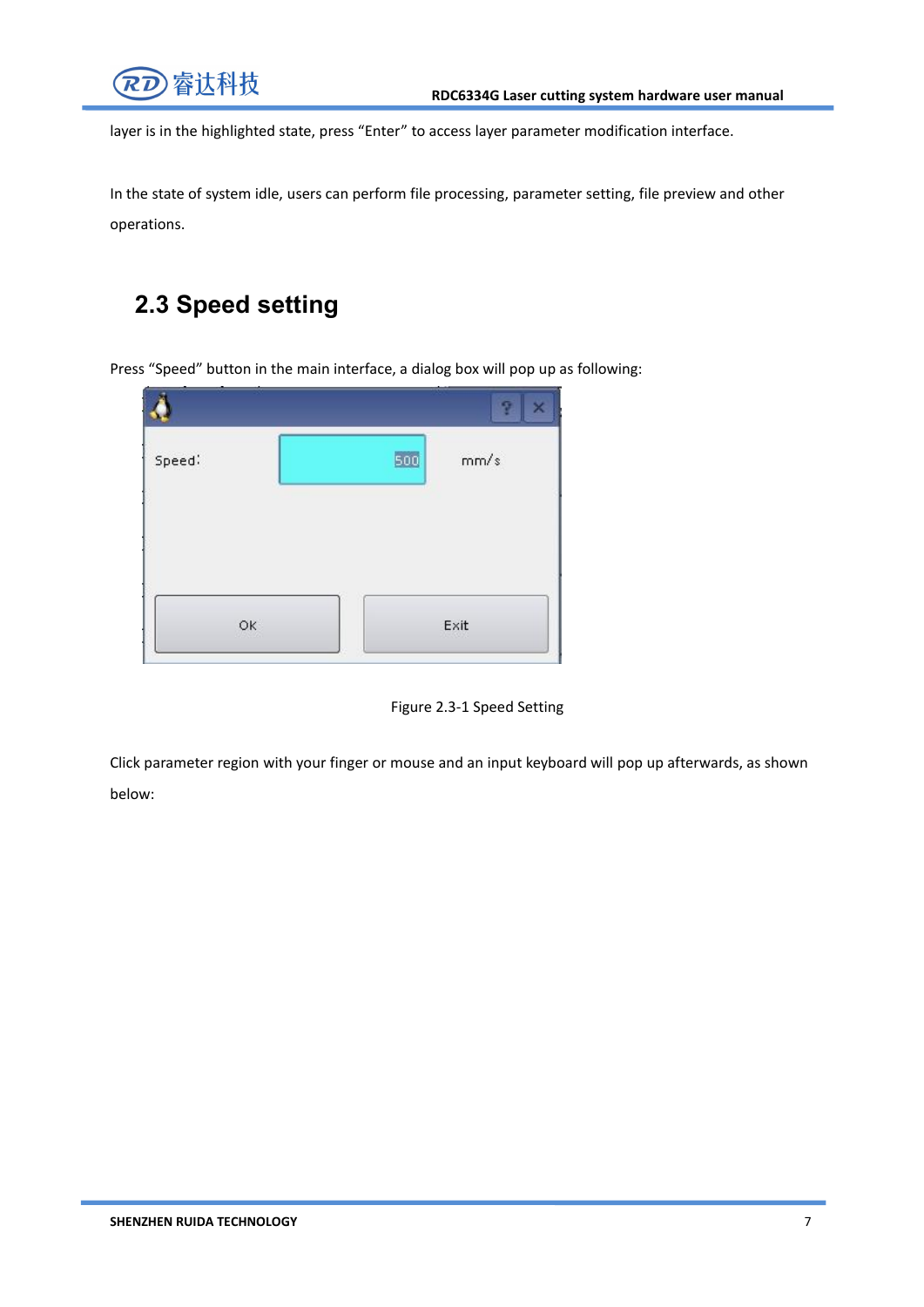

#### **RDC6334G Laser cutting system hardware user manual**

|                         |                          | Enter                                                                                                          | χ÷,            |                      |              |                  |               |
|-------------------------|--------------------------|----------------------------------------------------------------------------------------------------------------|----------------|----------------------|--------------|------------------|---------------|
| $\bf{1}$                | $\overline{\mathbf{2}}$  | $_{\rm 3}$                                                                                                     | $\mathsf{A}$   | $\tilde{\mathsf{B}}$ | $\subset$    | $\mathsf D$      | E             |
| $\mathfrak{q}$          | $\overline{\phantom{a}}$ | $\mathbf 6$                                                                                                    | $\mathsf F$    | $\mathsf{G}\xspace$  | $\mathsf{H}$ | $\mathbf{I}$     | $\frac{1}{2}$ |
| $\overline{\mathbf{7}}$ | $\bf{8}$                 | $\bar{\mathbf{g}}$                                                                                             | $\kappa$       | $\mathsf L$          | $\mathsf{M}$ | $\bar{\text{N}}$ | $\circ$       |
| $\mathbf 0$             | $\lambda$                | $\mathsf{P}% _{T}=\mathsf{P}_{T}\left( \mathsf{P}_{T}\right) \equiv\mathsf{P}_{T}\left( \mathsf{P}_{T}\right)$ | $\hbox{\tt Q}$ | $\mathsf R$          | $\mathsf S$  | $\top$           | $\sf u$       |
| $\mathsf{Esc}$          | Caps                     | Del                                                                                                            | $\vee$         | $\mathsf{W}$         | $\aleph$     | $\curlyvee$      | $\mathsf z$   |



Press number keys to enter a new value, press "Enter" to confirm the input. Press "Esc" to cancel the input and return to the previous interface, press "Del" to delete the current value.

### **2.4 Max/Min power setting**

Press "Max power" or "Min power" key in the main interface, dialog boxes will pop up respectively as shown below:



Figure 2.4-1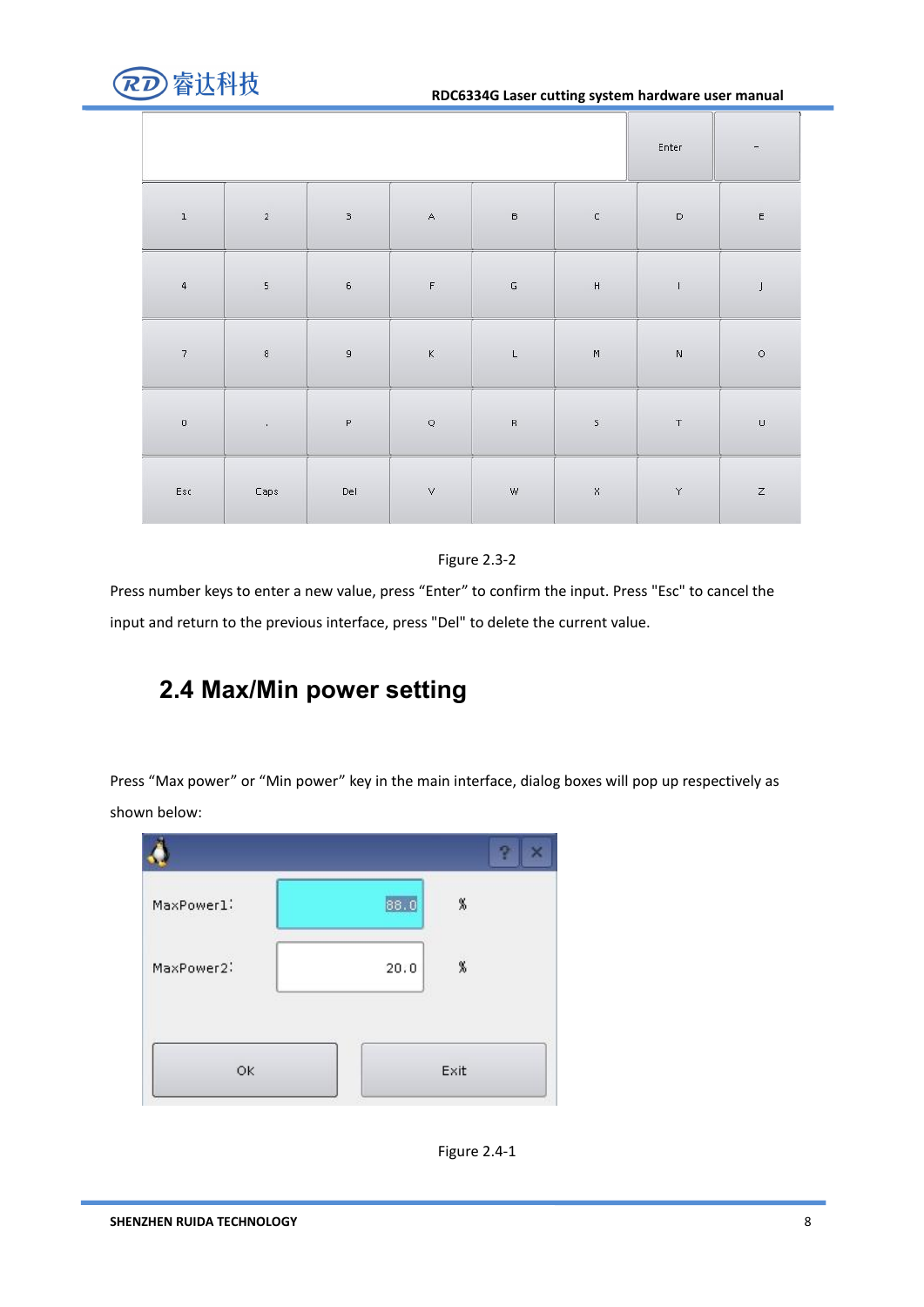





Refer to speed setting for parameter setting method.

### **2.5 Layer Parameter Setting**

When system is idle, when there is layer information, click layer parameter list with your finger or mouse to select a layer. If there are multiple layers, you can press and hold the middle of the list and drag down with your finger. At this time, the layer list will scroll down correspondingly. Then press"Enter" after selecting, and the layer setting dialog box will pop up:





Please refer to speed setting for parameter modification method. Press "Enter" key after modifying the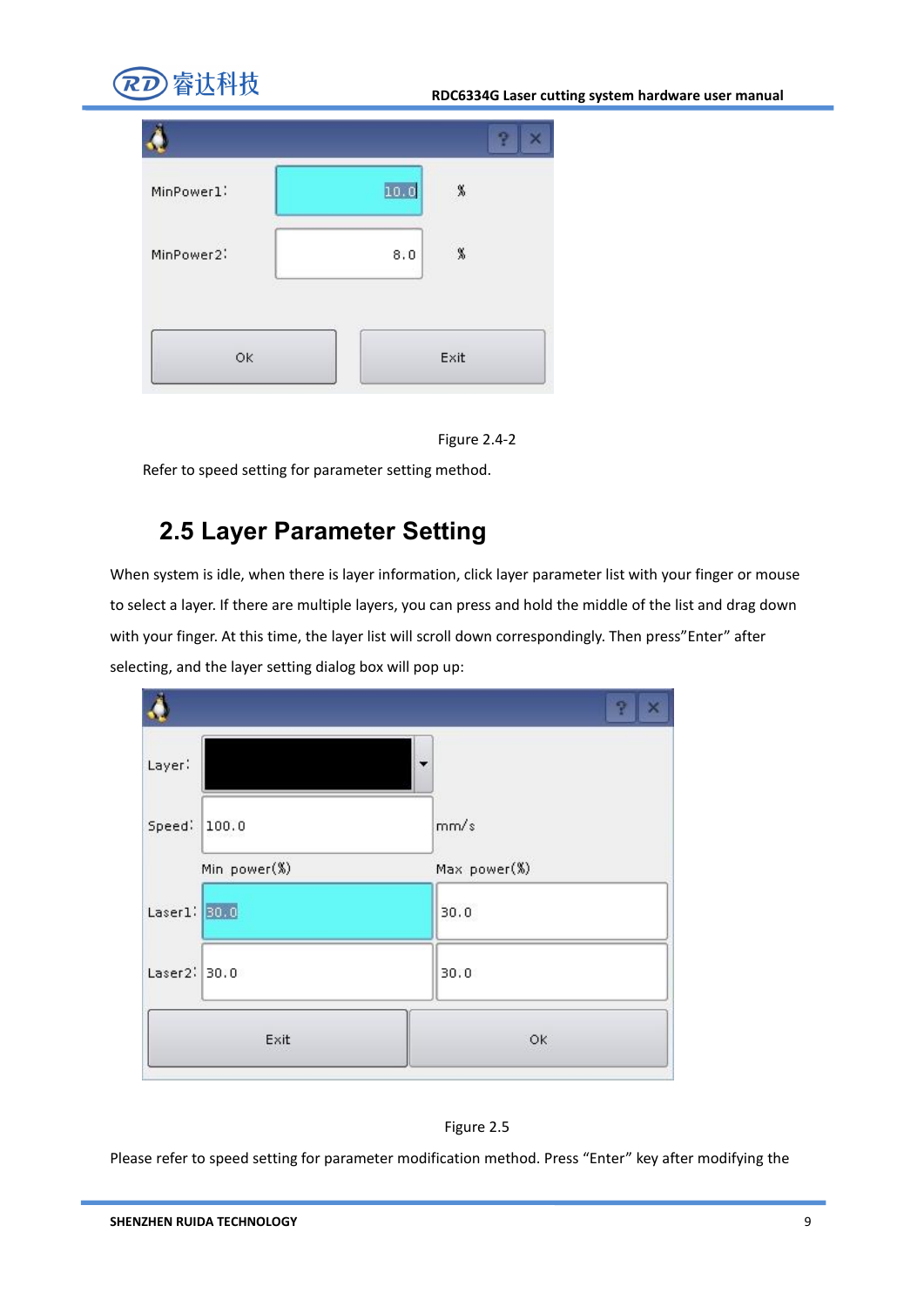

parameters. The panel will prompt "parameter setting successful", then press "Enter" to return main interface.

When modifying another layer parameter without closing the current layer setting window, be sure to save the current layer parameter first (if needed). Then click the "Layer List Box" and the layer list pops up, select the layer to be modified, and then modify the parameters of the layer.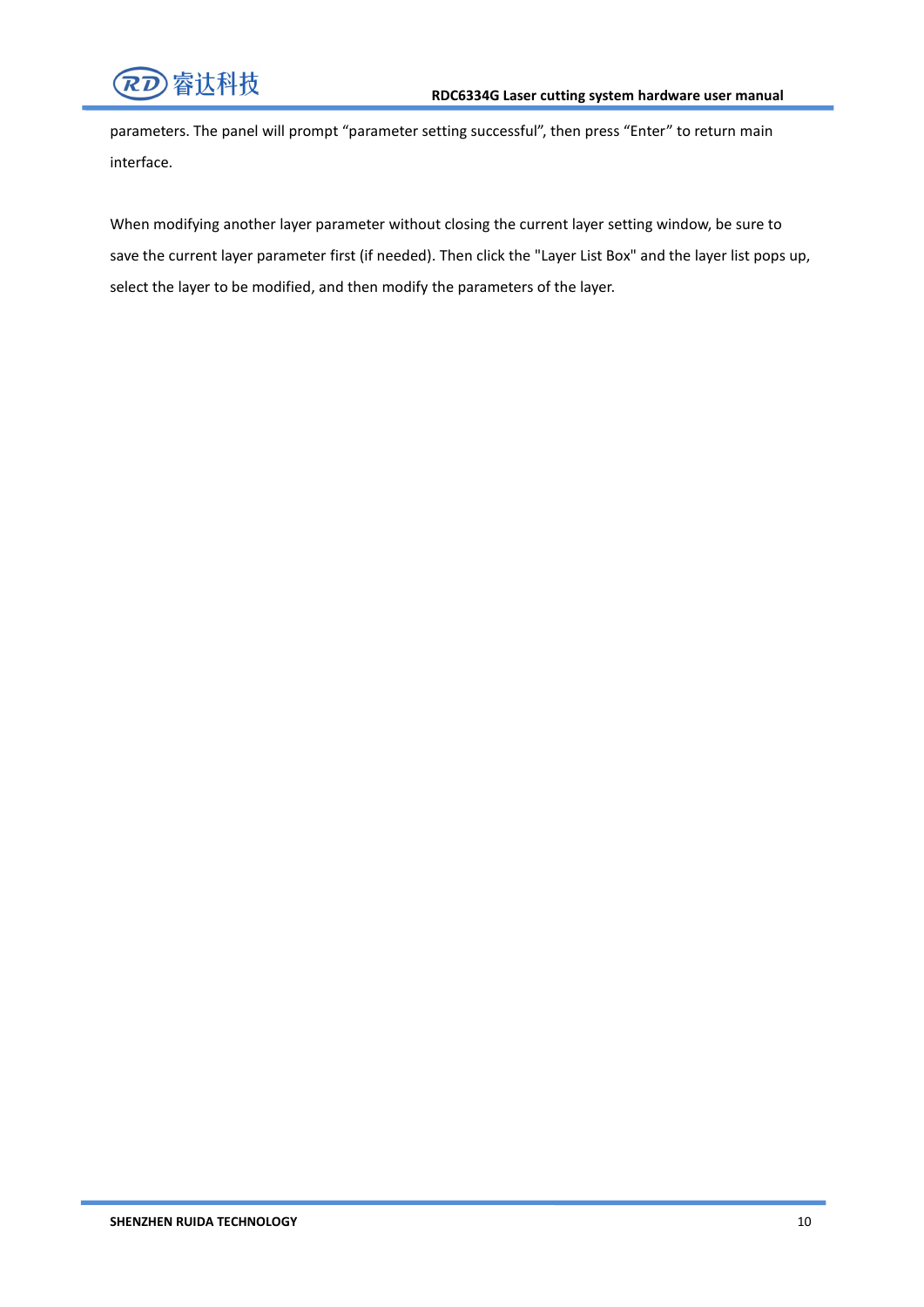

**RDC6334G Laser cutting system hardware user manual**

# **Section3 Menu functions**

# **CONTENTS:**



**Axis Reset Settings**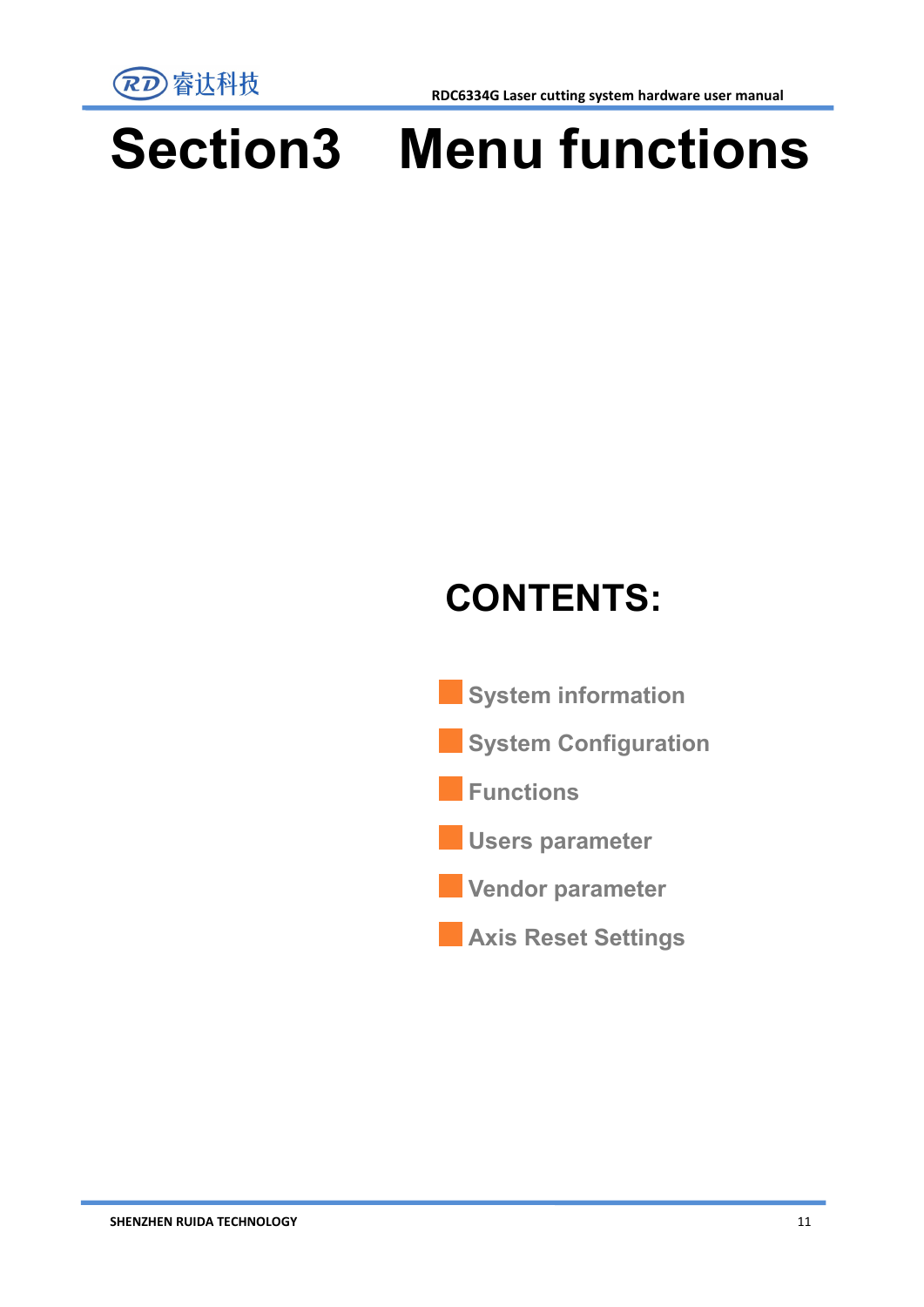



### <span id="page-17-0"></span>**3.1 System information**

Click the "System information" button in the main interface of "Menu", a dialog box will pop up as

| following:               |          |      |
|--------------------------|----------|------|
| ystem inf<br>Limit info  |          |      |
| Total on time: (HIMIS)   | 00:00:00 |      |
| Total work time: (HIMIS) | 00:00:00 |      |
| Pre work time(HIMIS)     | 00:00:00 |      |
| Total laser: (HIMIS)     | 00:00:00 |      |
| Total work times:        | 0        | g    |
| X Total traval: (m)      | 0        |      |
| Y Total traval: (m)      | 0        |      |
| Total count:             | 0        |      |
| Read                     | Clear    | Exit |



Click "Read parameters" button, panel will read and display the information of motherboard. Click "Reset" to clear "Total Pieces". Press the "Esc" button to return to the previous menu.

### **3.2 System Configuration**

Click the "System configuration" button in the main interface of "Menu", a dialog box will pop up as following: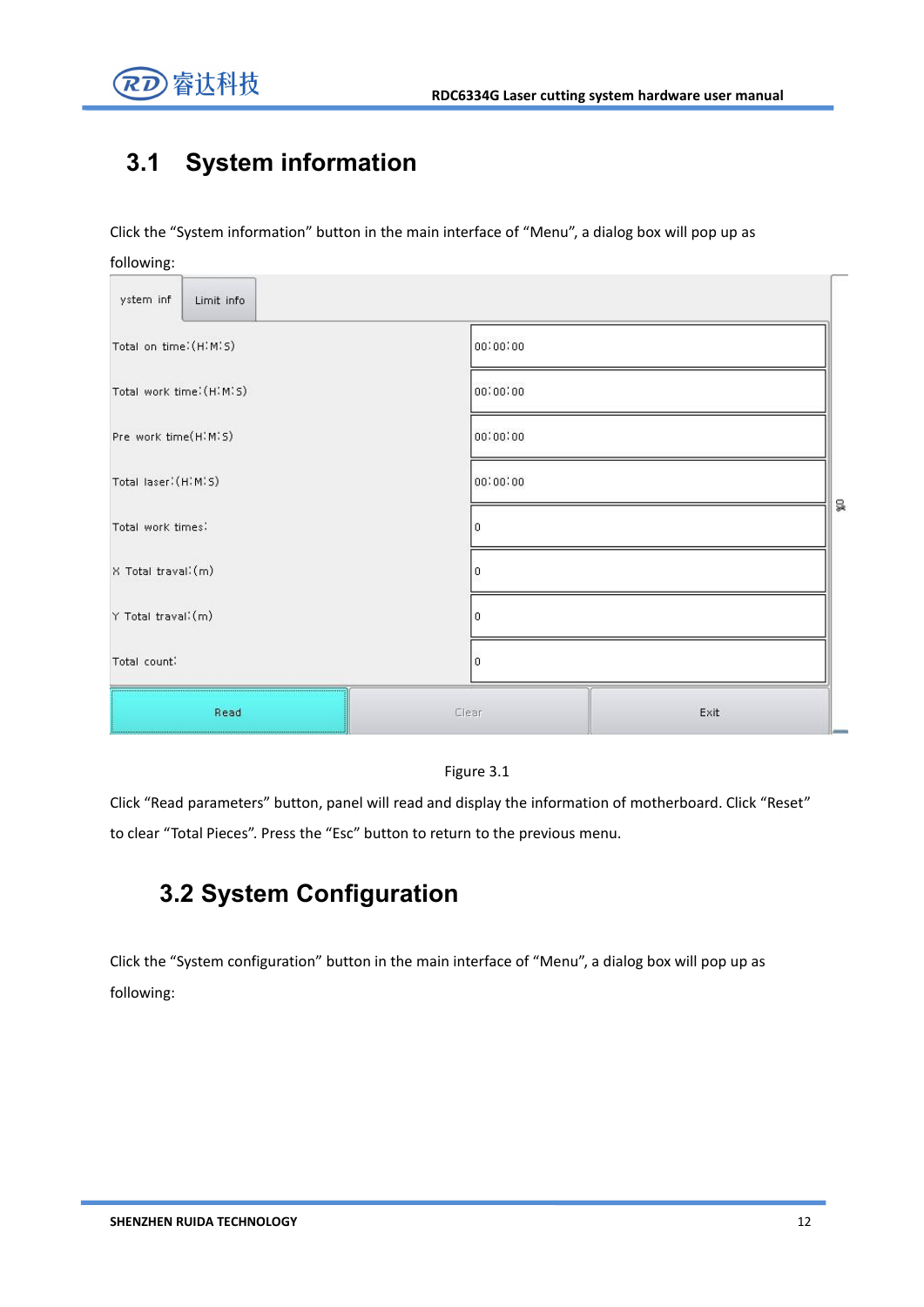

|                             |                     | z    |
|-----------------------------|---------------------|------|
| Net setting                 |                     |      |
| IP address: 000.000.000.000 |                     |      |
| Gateway:                    | 000.000.000.000     |      |
| Com                         |                     |      |
| Ethernet                    | Lcd type: HMI-TF320 |      |
| Read                        | Write               | Exit |

#### Figure 3.2-1

Press "Read Parameters" to read the parameters after entering this interface. Press the "Write Parameters" button to save the modified parameters on the motherboard. Press the "Esc" button to close dialog box and return back to previous interface.

Interface options are Ethernet and USB for selection. Click the "Ethernet/USB" button, a dialog box will pop up to enter the password as following:





After entering the correct password, enter into communication setting dialog box, as shown below: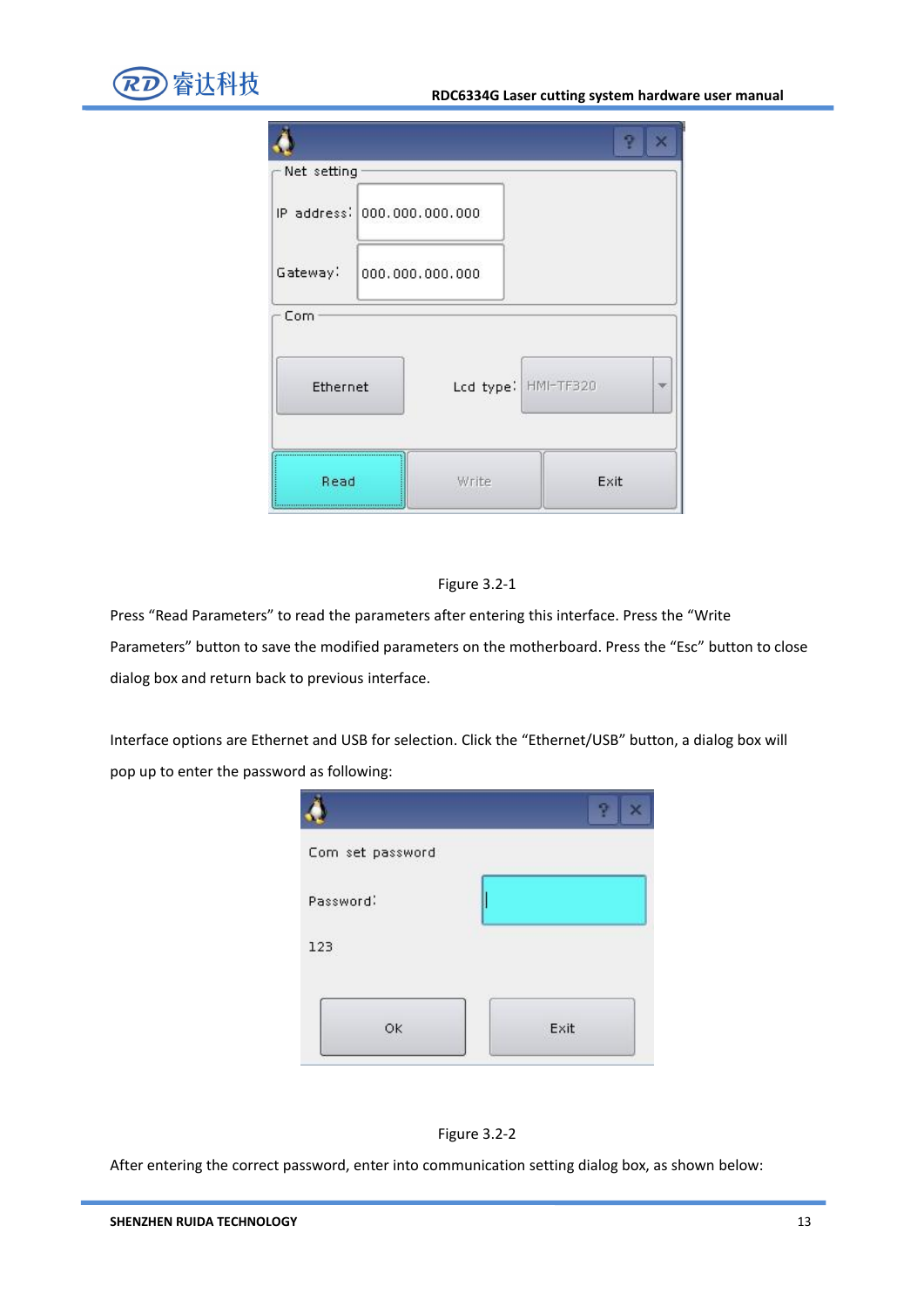

#### **RDC6334G Laser cutting system hardware user manual**





Click "communication interface select box" to choose "USB" or "Ethernet", and press the "Enter" button to save the parameters after selecting. Close the dialog box and return back to previous interface; press "Esc" button to undo and return to "System Configuration" interface. The types of display screen are 128X64 dot matrix screen, 320X240TFT screen, 640X480TFT screen, for display only, users are not allowed to modify.

### **3.3 Function**

Click the "Function" button in the main interface of "Menu", a dialog box will pop up as following:

|                |                    |               |             |                          |              | 7.<br>∣ > |
|----------------|--------------------|---------------|-------------|--------------------------|--------------|-----------|
| Origin setting |                    |               |             |                          | Other-       |           |
|                | Muti Origin enable | Set Origin:   | $\,1$       | $\overline{\phantom{a}}$ | Set Para     |           |
|                | Origin 1 enable    | Next Origin:  | $\mathbf 0$ | $\overline{\phantom{a}}$ | Recover Para |           |
|                | Origin 2 enable    | Origin locat: | Top left    | $\blacktriangledown$     |              |           |
|                | Origin 3 enable    |               |             |                          | Auto focus   |           |
|                | Origin 4 enable    |               |             |                          | Exit         |           |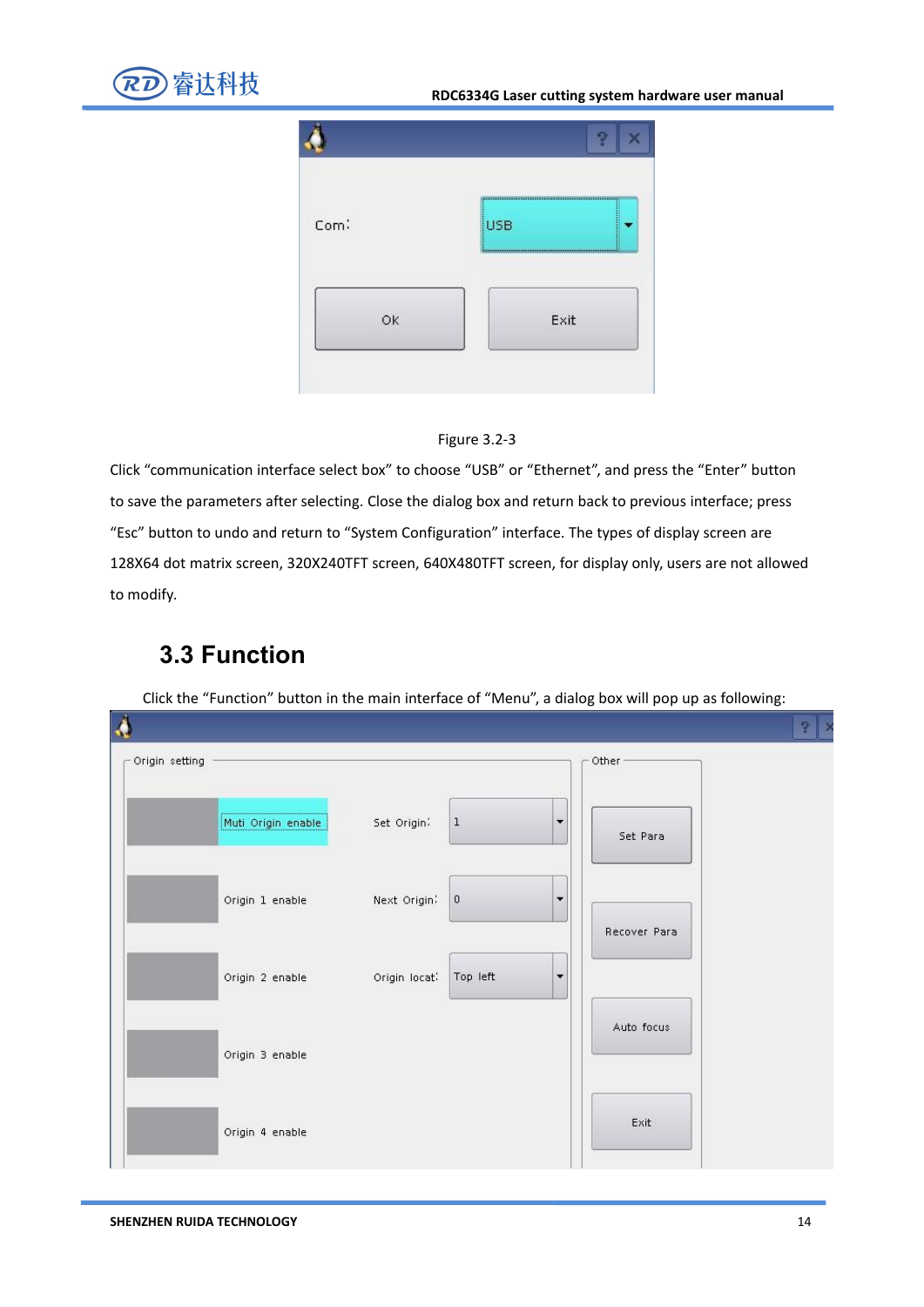

At the column of Origin Point setting, red box on the left of the option means forbidden, green box means enable, you can click to switch back and forth. Parameters are saved before closing the dialog box automatically

The remaining operations are the same as above.

Multiple origin points enable: "Yes" or "No" are optional. When "No" is selected, system uses single origin point logic, press "Origin" button on the keyboard to set origin point and only this set origin point takes effect. When "Yes" is selected, system uses multiple origin points logic, "Origin" button on the keyboard invalid. User need to set the value of each origin point in the menu, see below.

Set origin point 1/2/3/4: after enabling multiple origin points logic, place the cursor on "Set as anchor point 1/2/3/4", and press the "OK" key on the keyboard at this time, the system will use the current X/Y axis coordinate value as the coordinate value of the corresponding origin point 1/2/3/4.

Next origin point: 0 to 4 is optional, it shows the origin points that will be used in the next picture that is ready to work. Origin point No.0 represents origin point set by "Origin" button on the panel in the single origin point logic. 1 to 4 indicates origin point sequence number in the multiple origin points logic.The next origin point can be modified to any point from 1 to 4, so as to control the starting position of the next work (provided that the origin point is enabled), and cannot be modified to the No.0 origin point (if it is a single origin point logic, always take No.0 origin point).

Origin point 1 to 4 enable: when multiple origin points logic is enabled, the four origin points can be individually disabled and enabled.

> Once multiple origin points logic is selected, if the next origin point sequence number is 1, and four origin points are all enabled, when initiate memory files (including keyboard and PC start), or PC uses direct output to activate task and when the option "Use original point as origin point" is selected, different origin points will be used for each job started. The alternating sequence of origin point is 1->2->3->4->1->2... When PC uses direct output to activate task, select "Take the current point as origin point", then the system takes current point as origin point all the time.

Original position: Set the original position of display screen here, and choose different original position to mirror the displayed graphics in different X/Y directions.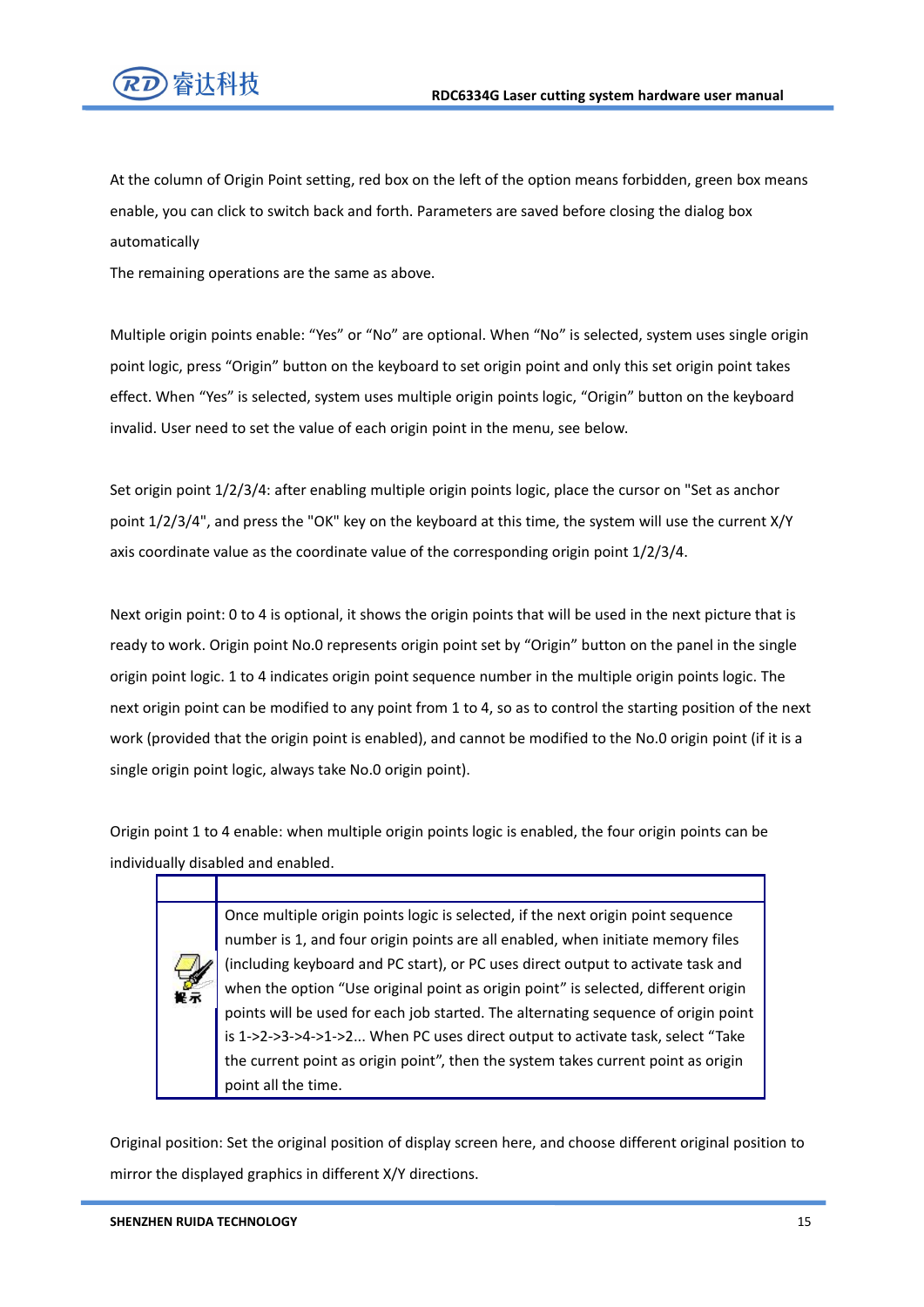

When choose "Set as default parameters", system will set all the current manufacturer parameters and user parameters as default parameters. After the entry is pressed, a password is required.

When choose "Recover default parameters", system will overwrite all current user parameters and manufacturer parameters with the default parameters set before.



Use the function "set as default parameters" to backup all debugged manufacturer parameters and user parameters before delivery . After that, at any time, "Recover default parameters" can be used to recover all manufacturer and user parameters by one-key.

### **3.4 User parameters**

Click the "User parameters" button in the main interface of "Menu", a dialog box will pop up as following:

| Inci             | Carve          | Feed | Track | Reset | Other | Rotating |               |   |
|------------------|----------------|------|-------|-------|-------|----------|---------------|---|
| Idle speed:      | 0.000          |      |       |       |       |          | mm/s          |   |
| Idle Acc:        | 0.000          |      |       |       |       |          | mm/s2         |   |
| Idle delay:      | 0:000          |      |       |       |       |          | ms            |   |
| Start speed:     | 0.000          |      |       |       |       |          | mm/s          | Þ |
| Min Acc:         | 0.000          |      |       |       |       |          | mm/s2         |   |
| Max Acc:         | 0.000          |      |       |       |       |          | mm/s2         |   |
| Acc factor:      | $\overline{0}$ |      |       |       |       |          | $%0-200$      |   |
| GO Acc factor: 0 |                |      |       |       |       |          | $% (0 - 200)$ |   |
|                  | Read           |      |       | Write |       |          | Exit          |   |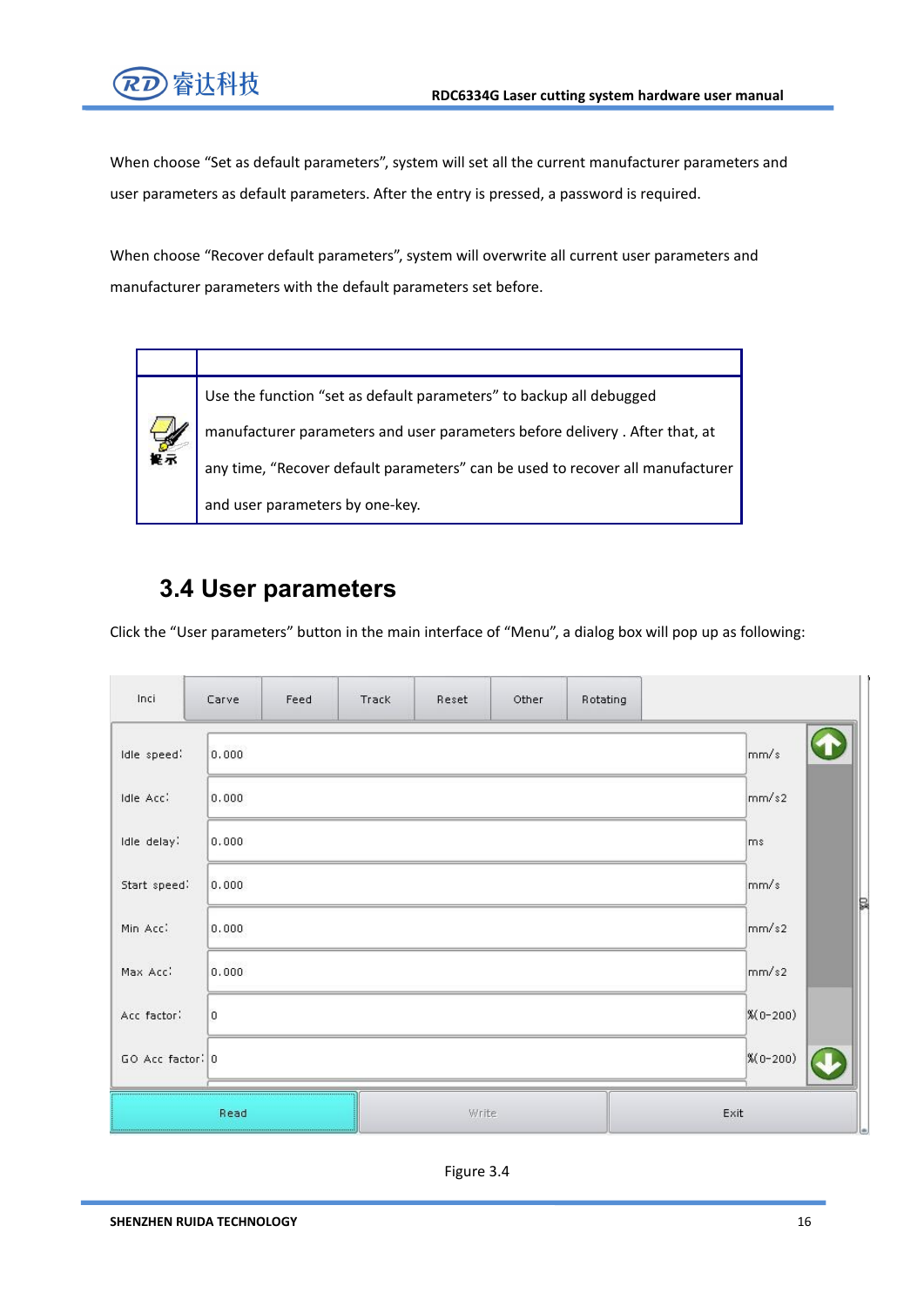

Operations are the same as above. Please refer to the mainboard manual for the description of each parameter.

### **3.5 Vendor Parameter**

Click the "Vendor parameters" button in the main interface of "Menu", a dialog box will pop up as

following:

| Laser                    | Enable | Axis       | Other | Calibrate |      |                          |      |   |
|--------------------------|--------|------------|-------|-----------|------|--------------------------|------|---|
| Laser config:            |        | One tube   |       |           |      | ۰                        |      |   |
| Laser mode:              |        | Glass tube |       |           |      | $\overline{\phantom{a}}$ |      |   |
| Max power 1:             |        | 0          |       |           |      |                          | $\%$ |   |
| Min power 1:             |        | 0          |       |           |      |                          | $\%$ | ₿ |
| Laser freq 1:            |        | 0.000      |       |           |      |                          | KHz  |   |
| Preginition freq 1:      |        | 0,000      |       |           |      |                          | KHz  |   |
| Preginition pulse 1: 0.0 |        |            |       |           |      |                          | $\%$ |   |
|                          | Read   |            |       | Write:    | Exit |                          |      |   |



Operations are the same as above,. Please refer to the mainboard manual for the description of each parameter.

### **3.6 Axis Reset setting**

Click the "Home" button in the main interface of "Menu", a dialog box will pop up as following: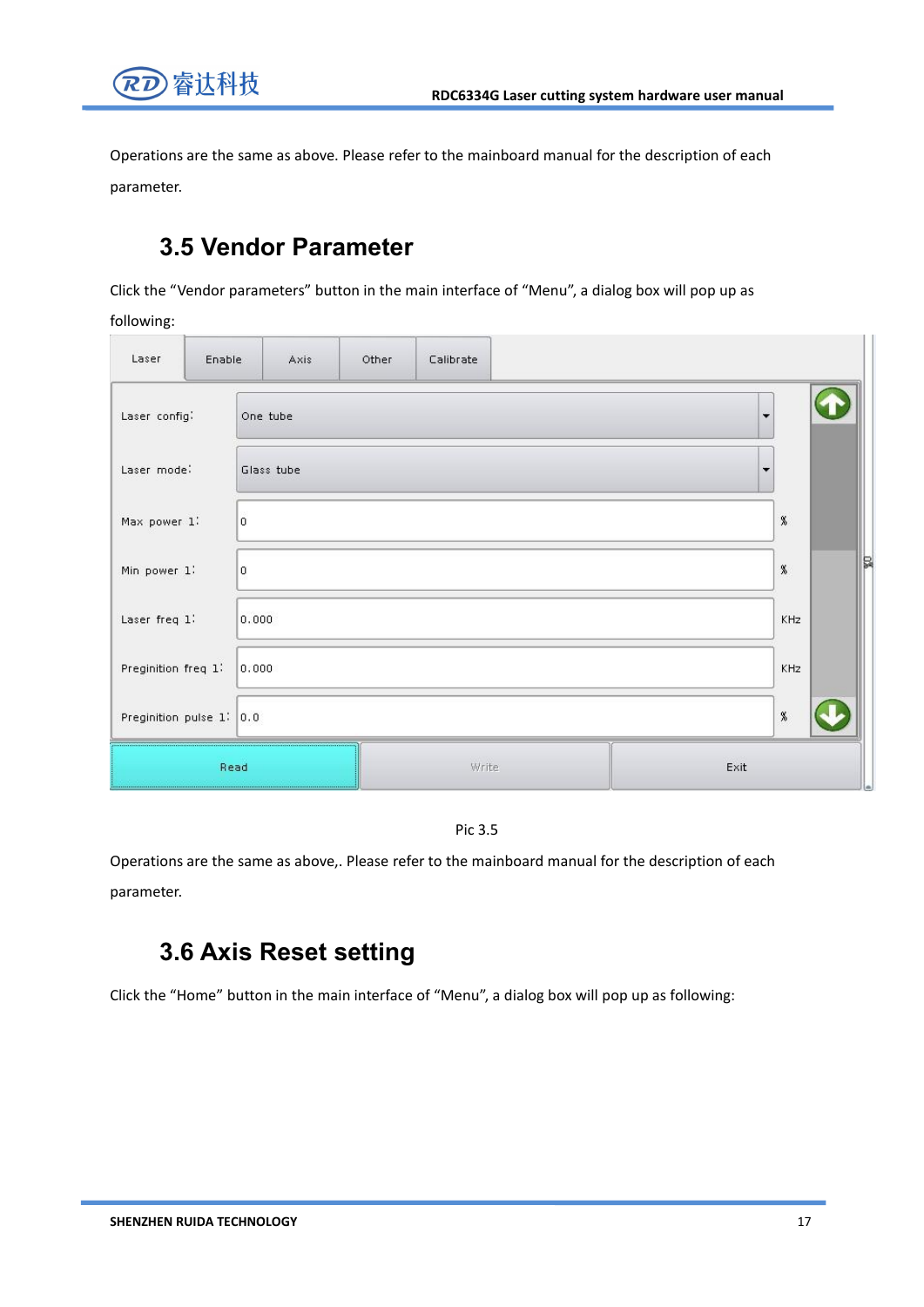

| $-U$ Move      | Axis reset |
|----------------|------------|
|                | X Reset    |
| U <sup>+</sup> | Y Reset    |
|                | Z Reset    |
|                | U Reset    |
| U-             | XY Reset   |
|                | Exit       |



Operations are the same as above.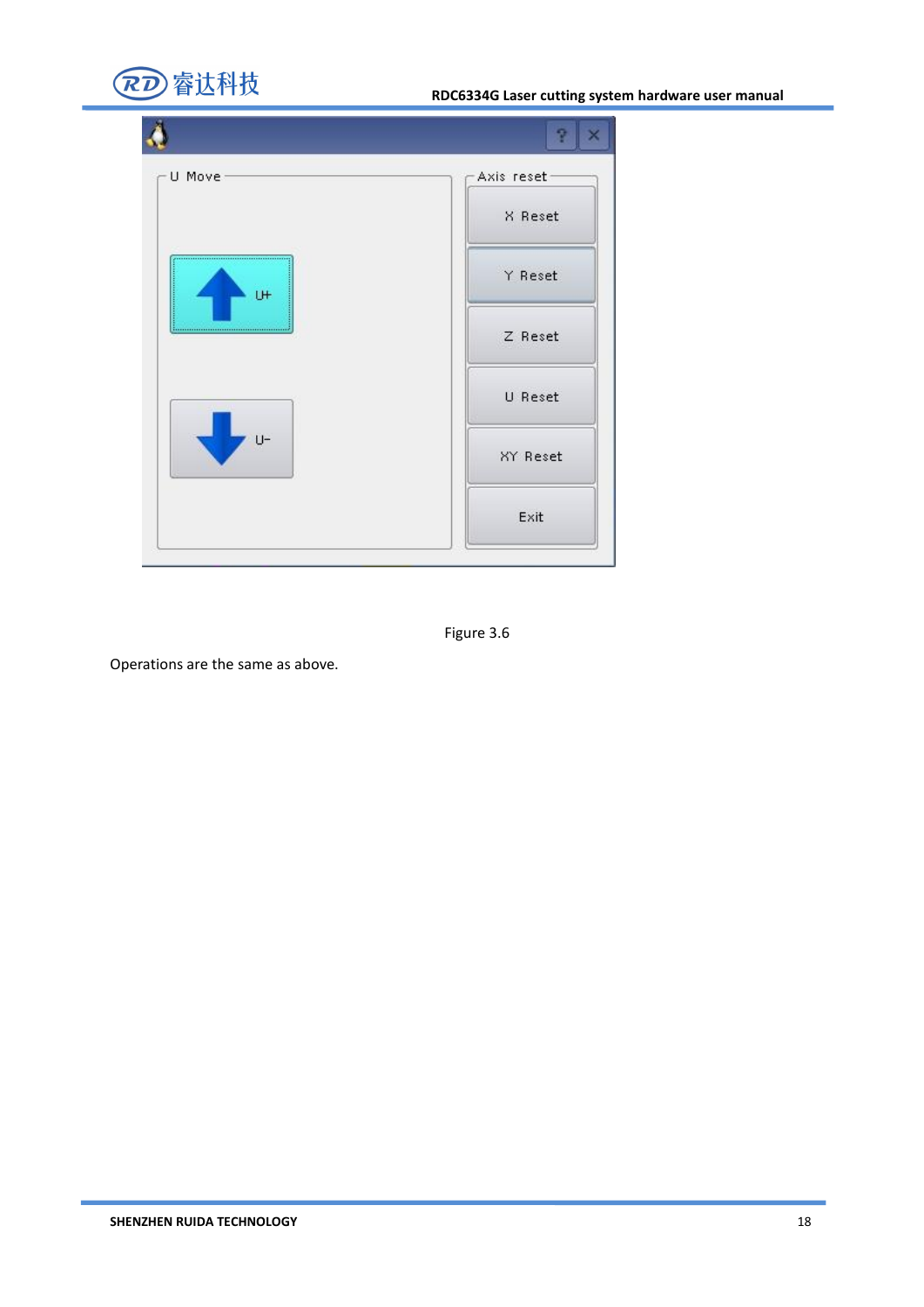

# **Section 4 File functions**

## **CONTENTS:**

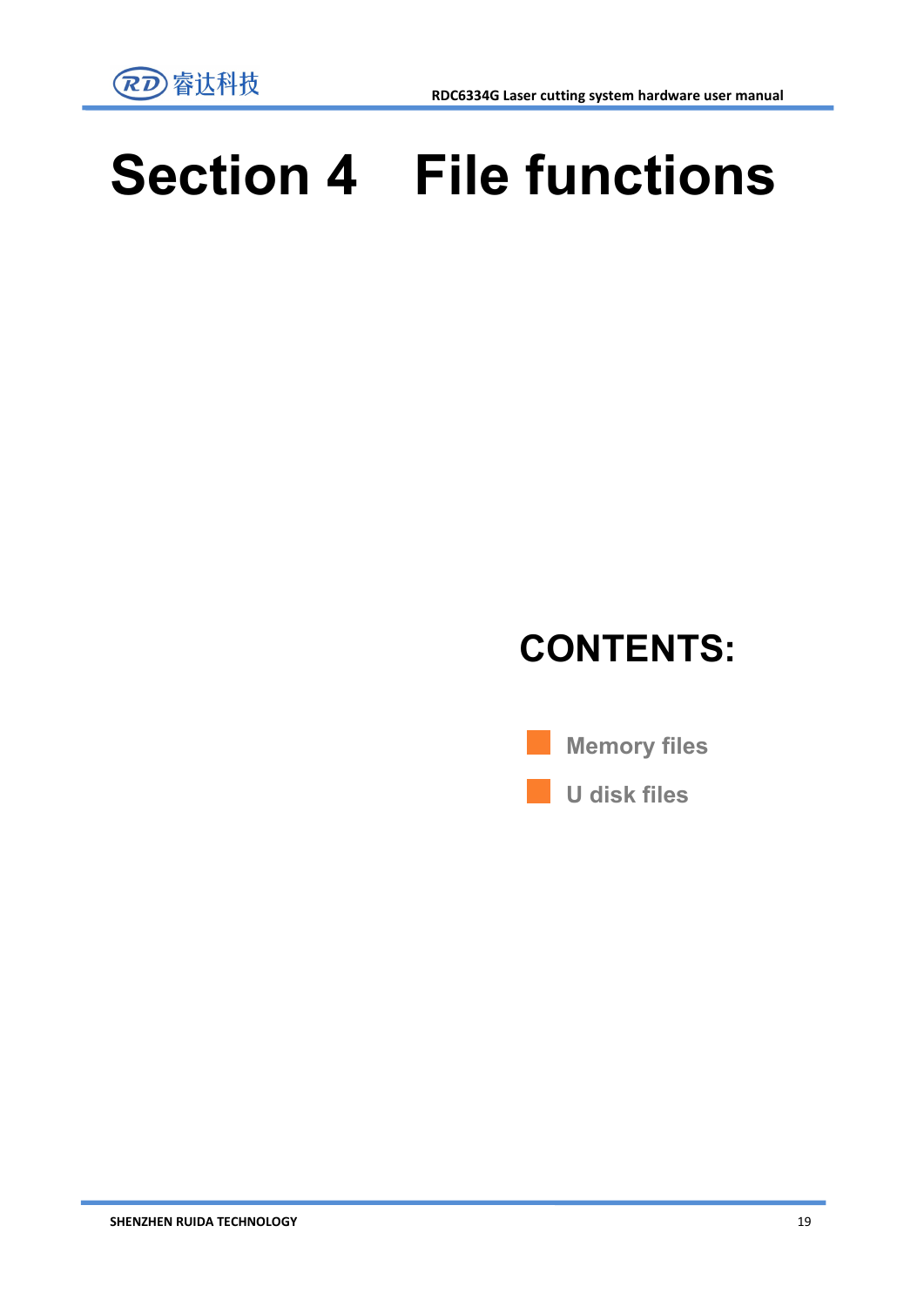

### **4.1 Memory files**

| File name |   | Count | Preview                    |
|-----------|---|-------|----------------------------|
| 1 1       | Ó |       |                            |
|           |   |       | Read mem file<br>File oper |
|           |   |       | Udisk                      |
|           |   |       | Other                      |
|           |   |       | Exit                       |

Click the "file" button in the main interface, a dialog box will pop up as following:

#### Figure 4.1-1

When entering this interface, the system memory file will be read automatically, the file name and the number of processed pieces will be displayed on the list, and the selected file will be previewed in the preview area on the right. When there are multiple files, click to select a file, the file will be previewed,<br>and the graph will be displayed on the upper right of the screen. If you want to cancel the preview, press the "Exit" button.

After selecting a file in the file list, click the "File Operation" button, a file operation dialog box will pop up, as shown below: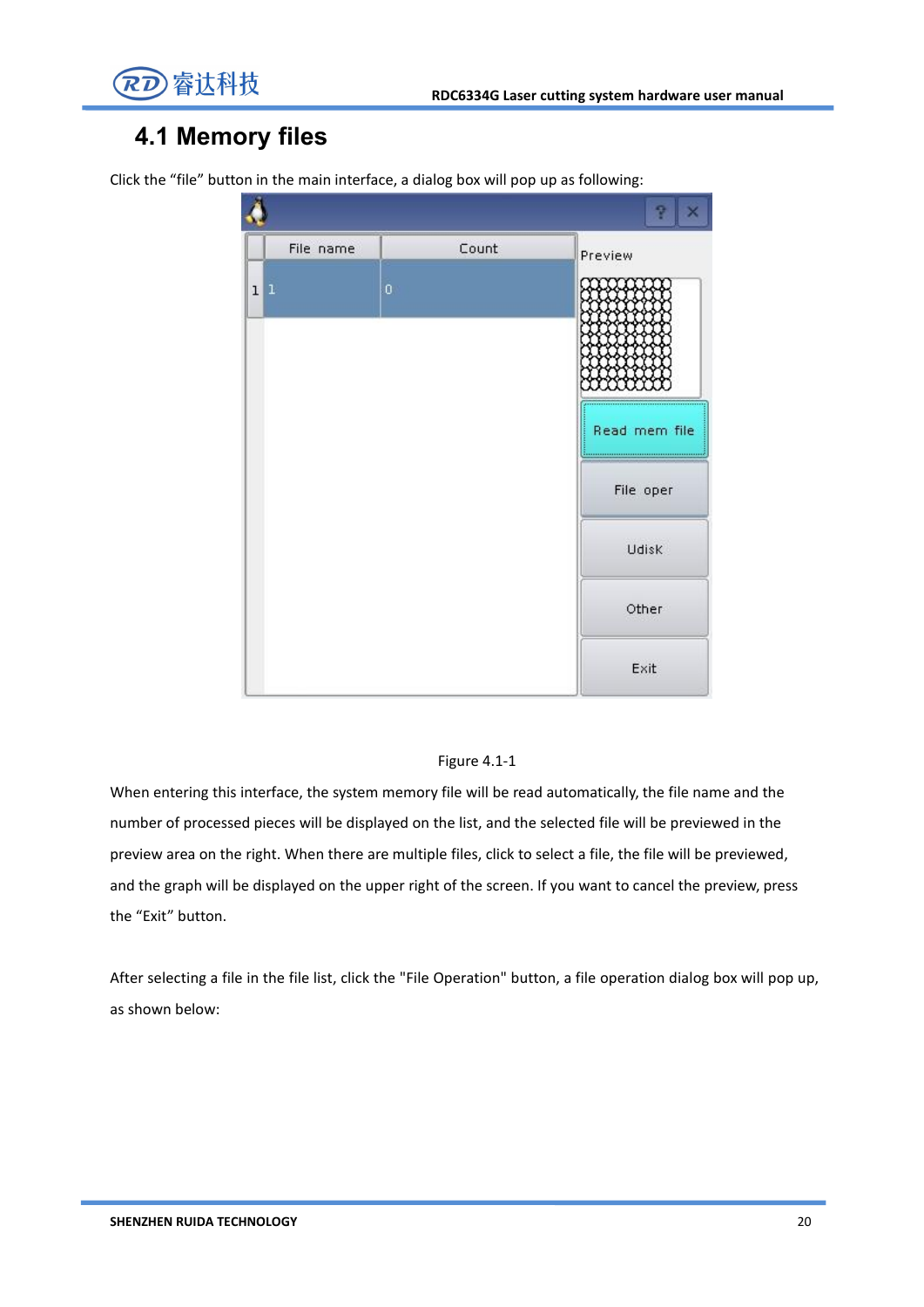



#### Figure 4.1-2

After click the "File Preview" button, the file will be previewed in the main interface, all the current dialog boxes will be closed automatically, and click "Cancel" button in the main interface to cancel preview operation

Working hours preview: display the total time of file processing

The remaining operations in this interface are the same as above.

Click the "Other" button on the "File" menu, a file operation dialog box will pop up, as shown below: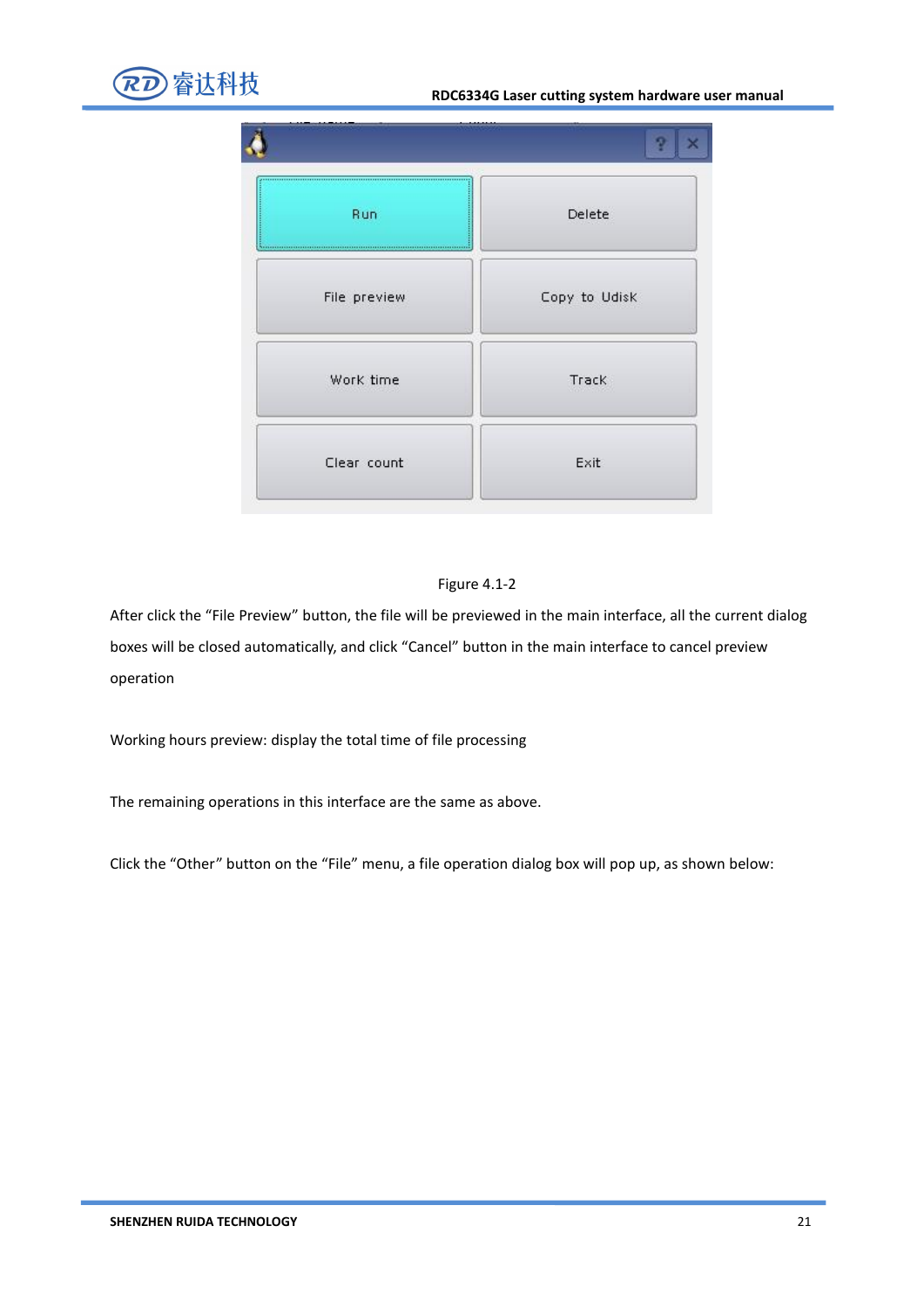



The operations in this interface are the same as above.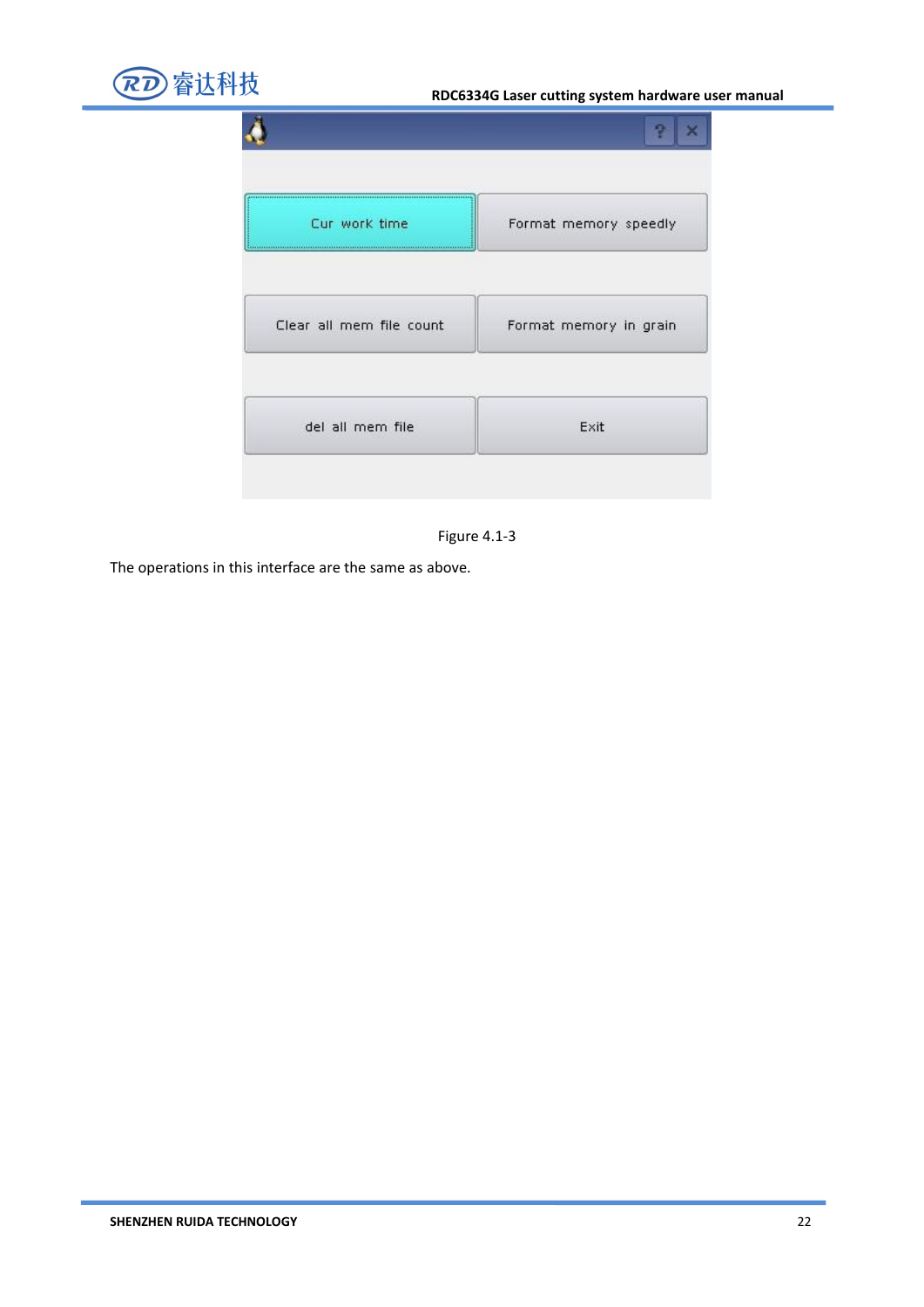

### **4.2 U disk files**

Click "U Disk" button on the menu of "File" to pop up U disk file list, as shown below:





The operations in this interface are the same as above.

梅泉

FAT32 and FAT16 file format of U disk are supported in this system. Files must be placed in the root directory of the U disk to be recognized by the system. Files named exceeding 8 characters will be cut off automatically by the system. File names won't be displayed other than English and numbers when copied to the motherboard.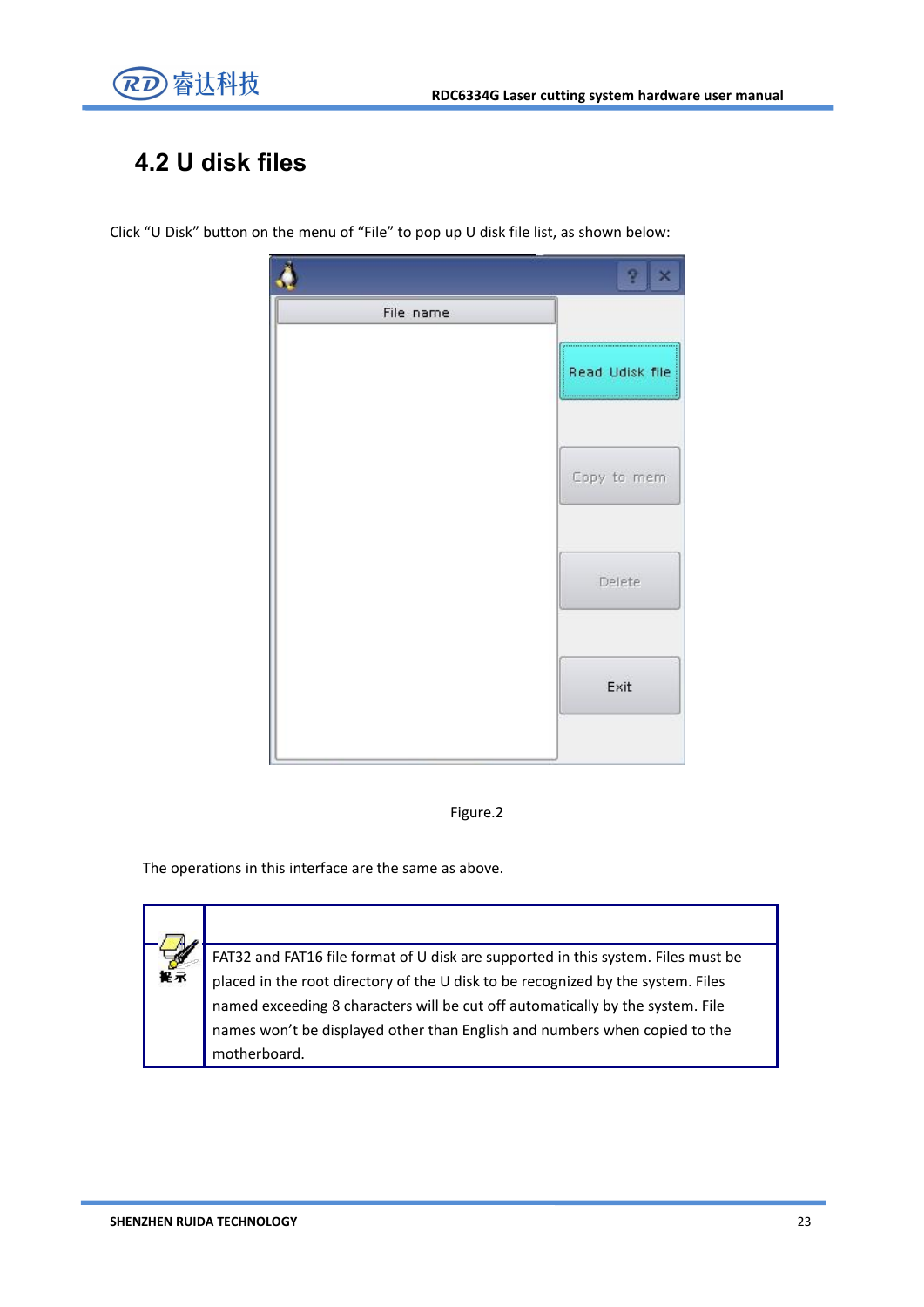

# **Section 5 Alarm information**

## **CONTENTS:**

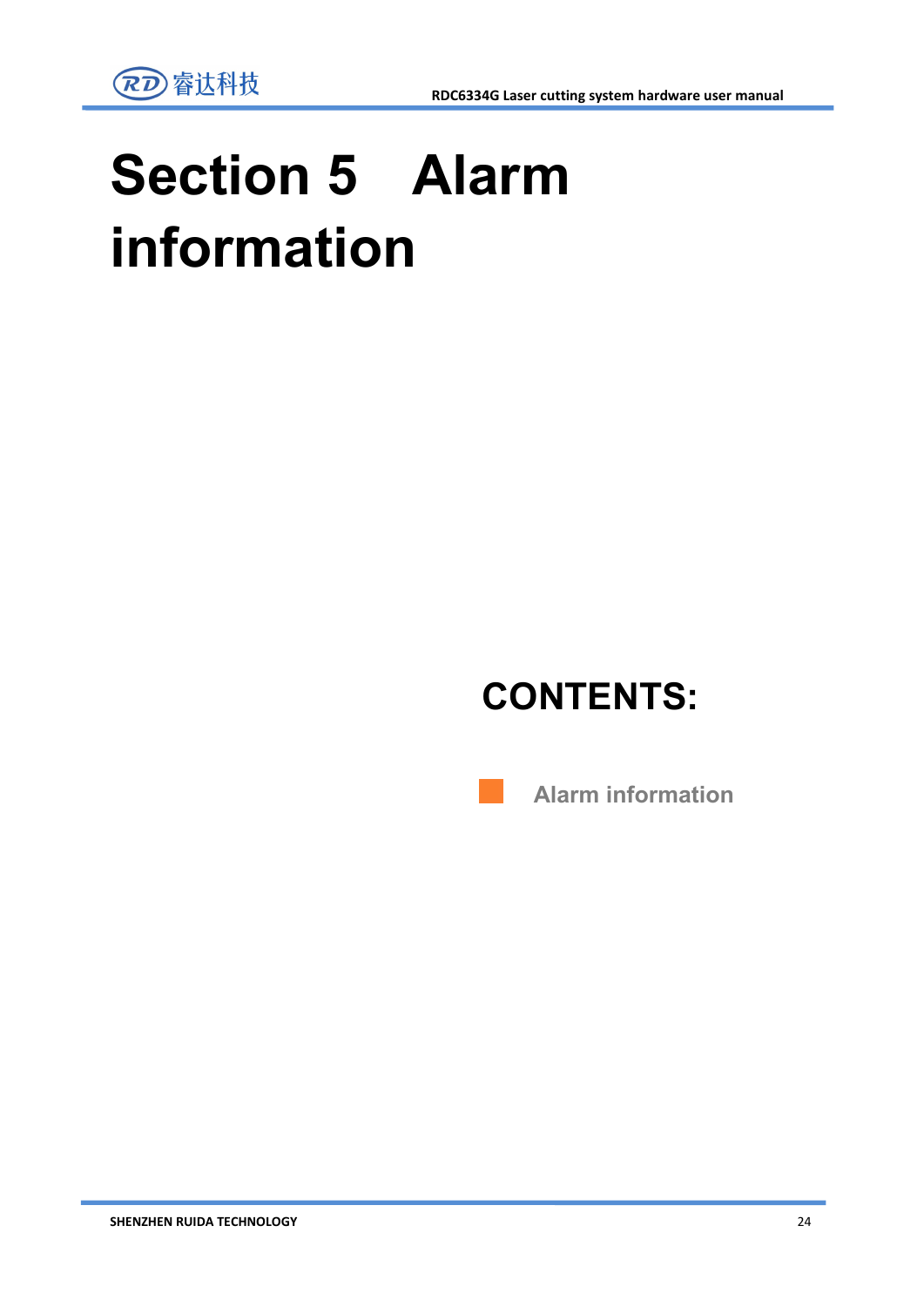

### **5.1 System error**

Some alarm information will pop up during users operation or system operations, e.g. water protection

failure, hard limit protection, track out of bounds, etc. Here's an example:

The system has a water protection failure, as shown below:



Figure 5.1

User can click "OK" or "Exit" button. The system will perform related operation after that.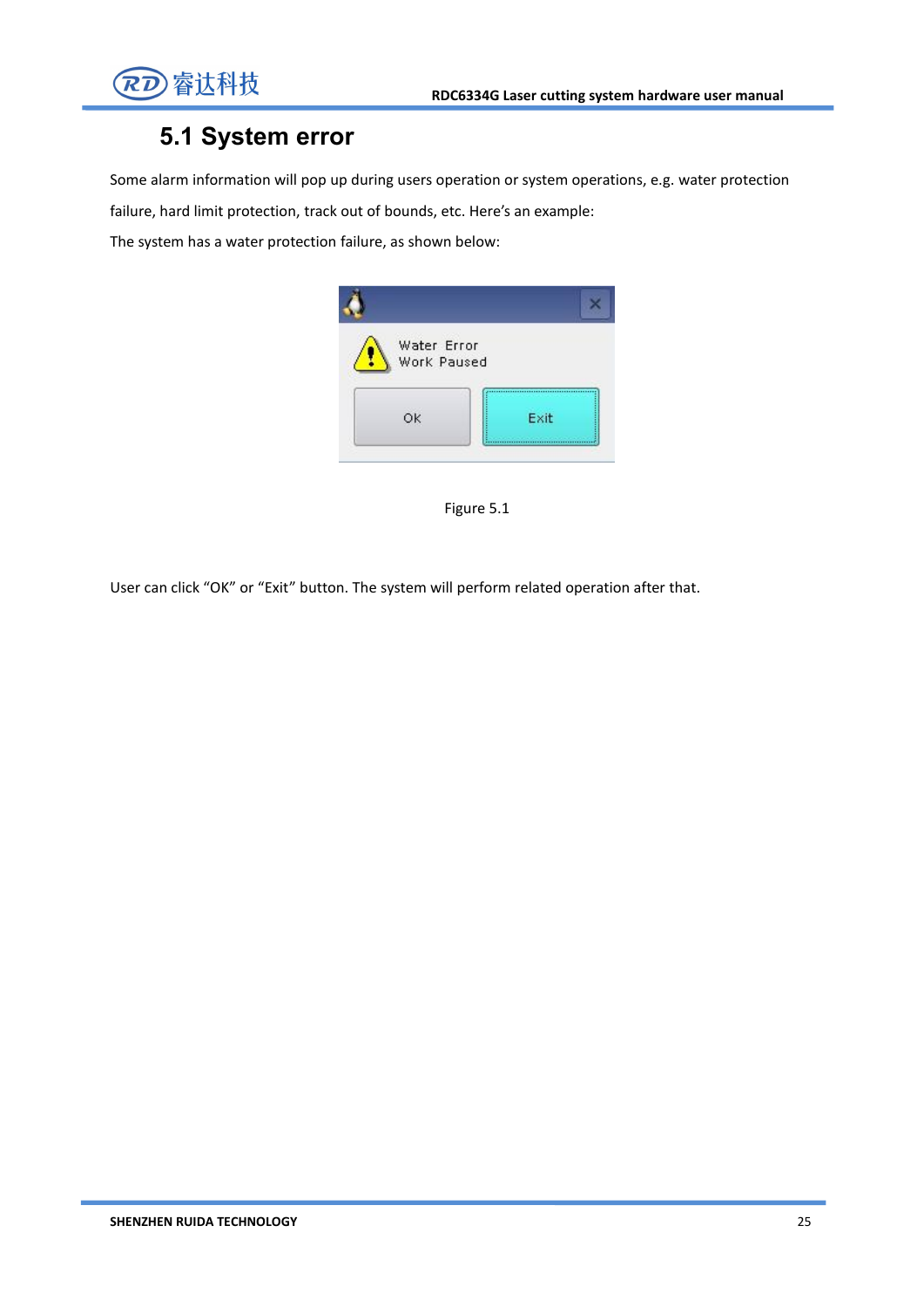

# **Section 6 Installation size**

## **CONTENTS:**

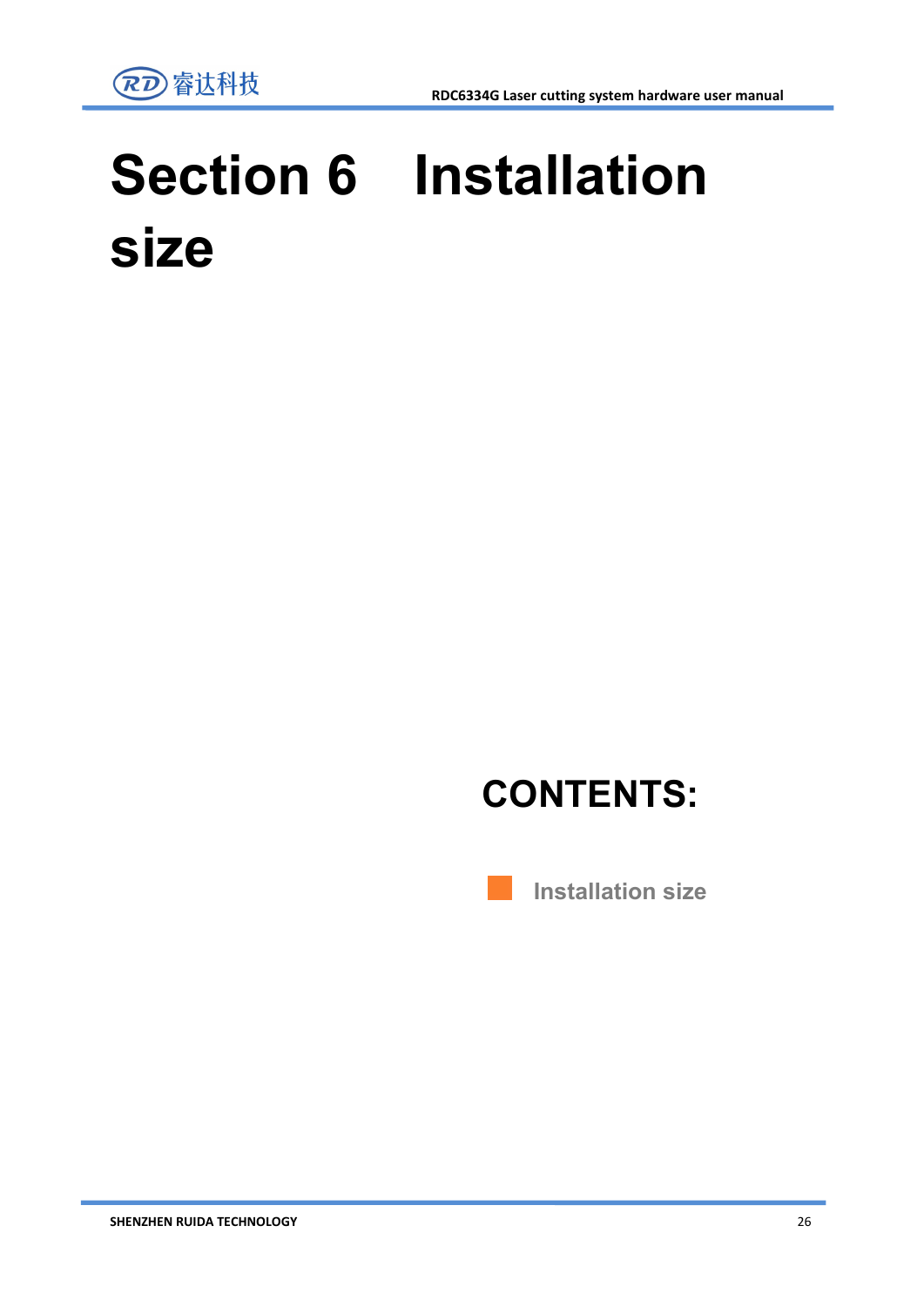

### **6.1 Installation size**

#### Unit: mm



Figure 6.1